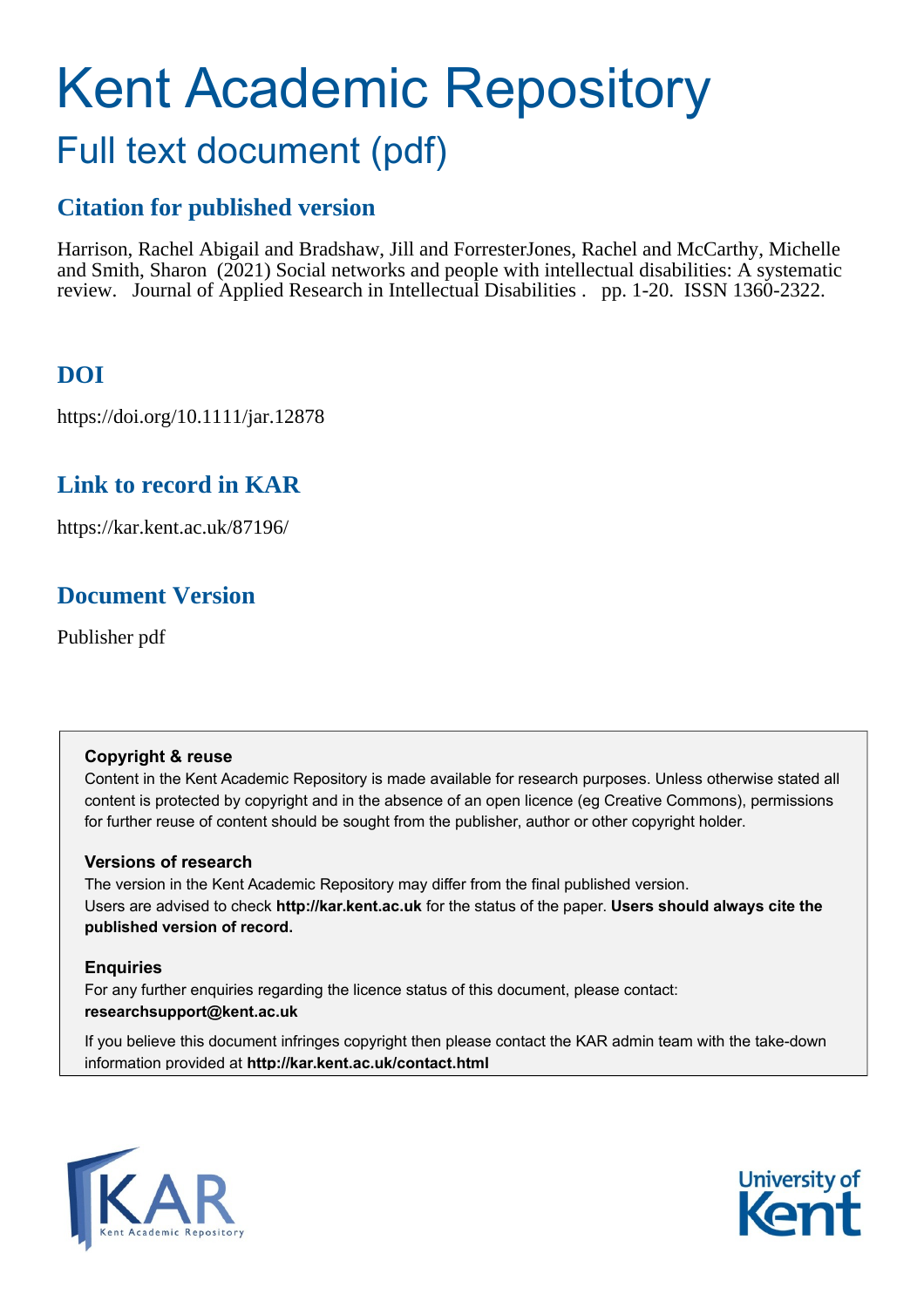# **REVIEW**

**IARID** 



# **Social networks and people with intellectual disabilities: A systematic review**

**Rachel Abigail Harrison1,2** | **Jill Bradshaw<sup>1</sup>** | **Rachel Forrester-Jones<sup>3</sup>** | **Michelle McCarthy[1](https://orcid.org/0000-0003-1358-2516)** | **Sharon Smith<sup>4</sup>**

<sup>1</sup>Tizard Centre, University of Kent, Canterbury, UK 2 University of Winchester, Winchester, UK 3 University of Bath, Bath, UK 4 University of Birmingham, Edgbaston, UK

#### **Correspondence**

Rachel Abigail Harrison, Tizard Centre, University of Kent, Canterbury, Kent CT2 7NZ, UK. Email: [rah49@kent.ac.uk](mailto:rah49@kent.ac.uk)

**Funding information** University of Kent

#### **Abstract**

**Background:** Despite the importance of social networks for health and well-being, relatively little is known about the ways in which adults with intellectual disabilities in the U.K. experience their social networks.

**Method:** A systematic review was completed to identify research focused on the social networks of adults with intellectual disabilities. Studies published from 1990 to 2019 were identified. Studies were thematically analysed.

**Results:** Quantitative, qualitative and mixed methods studies were analysed to identify key factors influencing social networks. Experiences of people with intellectual disabilities identified themes of identity, powerlessness, inclusion, family and support. These themes are discussed with reference to theories of stigma and normalisation. **Conclusions:** Stigma and normalisation can be used to better understand the needs, desires and dreams of people with intellectual disabilities for ordinary relationships, from which they are regularly excluded. Implications for policy and practice are discussed in relation to building and repairing often spoiled identities.

**KEYWORDS** normalisation, policy, relationships, social networks, stigma

# **1**  | **BACKGROUND**

Social networks can be defined as 'opportunity structures' (Forrester-Jones and Grant, 1997, p. 7) or interpersonal relationships (Sullivan et al., 2016). Social networks can contain a range of people, including partners, family, friends, acquaintances, professionals and neighbours.

Hill and Dunbar (2003) reported typical network size for nondisabled adults as over 100 contacts dispersed across different areas of life. Social network size for adults with intellectual disabilities however is smaller and more restricted; Forrester-Jones et al., (2006) in their study of 213 individuals, finding an average network

size of just 22 contacts and 'dense' network membership restricted to mainly other adults using intellectual disability services.

Social networks are key to social identity for adults with intellectual disabilities (Heyman et al., 1997) and social networks are vital for social functioning, self-esteem and quality of life (Bhardwaj, Forrester-Jones & Murphy, 2018). Social networks are also associated with happiness, self-confidence, mental health and leisure activities (Forrester-Jones et al., 2006) and are deemed crucial for facilitating social inclusion (van Asselt-Goverts et al., 2013; White & Forrester-Jones, 2019). Strong, supported social networks can build people's skills and positively impact on the identities of adults with intellectual disabilities (Beadle-Brown et al., 2016). Adults can

This is an open access article under the terms of the [Creative Commons Attribution](http://creativecommons.org/licenses/by/4.0/) License, which permits use, distribution and reproduction in any medium, provided the original work is properly cited.

© 2021 The Authors. *Journal of Applied Research in Intellectual Disabilities* published by John Wiley & Sons Ltd.

The first author is currently a recipient of the University of Kent 50<sup>th</sup> Anniversary Vice-Chancellor's Scholarship.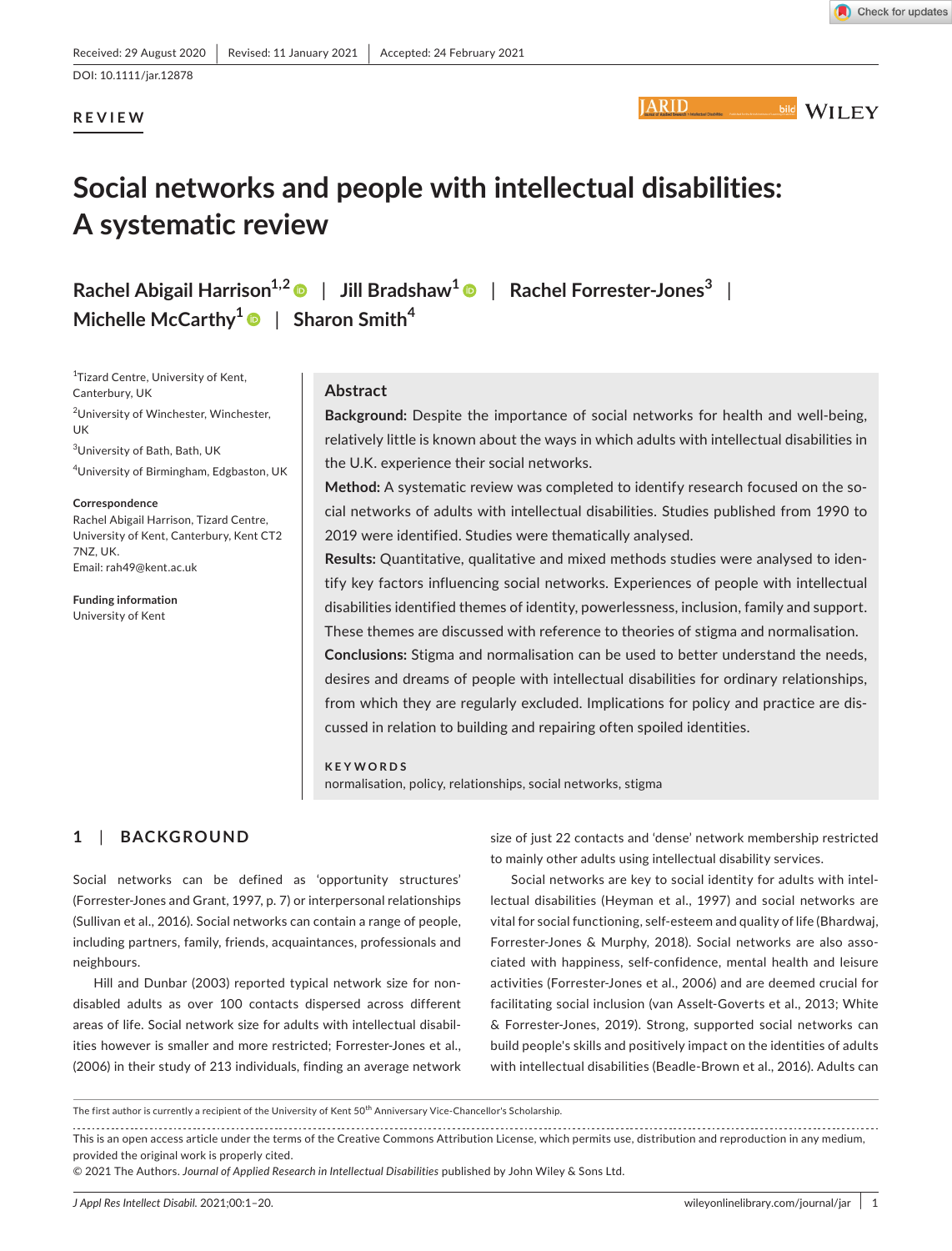**2 <sup>|</sup>** 

find their relationships are enhanced through much-needed supportive networks (Hall & Kramer, 2009) in diverse situations such as living on locked wards (Fish, 2016); being mothers (Stenfert Kroese et al., 2002); or experiences of older age (McCausland et al., 2018). Social networks can also combat loneliness (Callus, 2017), which itself can have a detrimental effect on health and well-being. For adults with intellectual disabilities and their families, the importance of social networks for positive health, well-being, social inclusion and tackling disadvantage across the life-course cannot be understated (Bele & Kvalsund, 2016). Despite this, non-disabled people rarely consider the importance of social networks for adults with intellectual disabilities (Dunbar, 2015; Emerson & McVilly, 2004; Hall, 2005).

An examination of relevant theories can aid our understanding of the lack of inclusion adults with intellectual disabilities experience. Goffman (1990, p. 15), for example defined stigma as, 'an attribute that is deeply discrediting', and pointed out that when considering the ways in which the self can be presented in society and the social 'norms' that are created in relation to a sense of 'usual' self, identity, institutions and societies, 'it should be seen that a language of relationships, not attributes, is really needed'. In his consideration of human relationships, broadly from the perspective of symbolic interaction, he showed that the power inherent within stigma and labelling can be dynamic and have significant negative impacts on the lives of those who are stigmatised (Goffman, 1991). One critique of Goffman's work is the need to focus not only on what causes this situation, but also on how it can be overcome, in particular when social networks and relationships which, 'emphasise acceptance of differences' are formed between disabled and non-disabled adults (Bogdan & Taylor, 1987, p. 33). One such principle which is used to try to develop positive relationships with self and others is normalisation, developed by Wolfensberger et al. (1972). They suggested that perceived social deviance identified adults with intellectual disabilities in several specific ways: as sub-human organisms; as threatening; as menacing; as objects of pity; as holy innocents; and as eternal children. They proposed that a focus on supporting adults with intellectual disabilities in 'ordinary' day-to-day places, with 'ordinary' adults was more likely to succeed in reducing stigma and tackling the perceived social deviance of adults with intellectual disabilities. This in turn would lead to the opening up of possibilities for adults with intellectual disabilities to build and maintain wider, reciprocal social networks, with a broader range of people. Critiques of normalisation suggest that its absence from sociological and ideological agendas render it inadequate. Challenges include possible genderbias (Williams & Nind, 1999) and that disability-specific spaces can be used to celebrate disabled identities and resist social discourse around what constitutes ordinary vs stigmatised locations. Chappell (1992) suggested normalisation reflects the views of powerful (nondisabled) professionals and their understanding of typical ways of behaving rather than the views of disempowered and impoverished people with intellectual disabilities. A lack of clarity of concept among policymakers and practitioners and of empirical evidence are important concerns, though could be argued to be less important

than understanding inclusion as a human rights issue (Culham & Nind, 2003). Despite their flaws, using the concepts of normalisation and stigma highlights that social networks can therefore either protect against or entrench the effects of stigma and segregation for adults with intellectual disabilities. Using these theories adds to our understanding of the possible reasons for a lack of focus on the social networks of adults with intellectual disabilities.

While previous research has considered the effects of poor social networks on the health and well-being of groups of adults with intellectual disabilities, to our knowledge no systematic literature review and synthesis exists that considers the social networks of adults with intellectual disabilities in the U.K. Institutional closures in the 1980s and 1990s, day services closures in the 2000s and austerity policies since 2008 may have impacted the nature of social networks for adults with intellectual disabilities. The aims of this study are therefore to investigate the nature of the social networks of adults with intellectual disabilities and to analyse the reported experiences of adults with intellectual disabilities in relation to those networks.

# **2**  | **METHOD**

## **2.1**  | **Search strategy and eligibility criteria**

This review took place in November 2019. The method used for review aligns with the Preferred Reporting Items for Systematic Reviews and Meta-Analyses (PRISMA) guidelines (Moher et al., 2009). Databases used were Scopus, Web of science (Social Sciences Science citation index), International Bibliography of the Social Sciences (IBSS) and PsycINFO. Inclusion criteria were that articles must be published in peer-reviewed academic journals; written in English; empirical using the responses of adults with intellectual disabilities, or their families or formal care providers; had adults with intellectual disabilities as the focus; were carried out in the U.K.; and were focused on the social networks of adults with intellectual disabilities. No start date was set; the earliest study was published in 1990 and the last in November 2019. U.K.-only studies were included in order to identify studies which took account of shifts in U.K. policy such as community rather than institutional care, and more recently, policies of austerity unique to the U.K. Due to the wide timeframe, some early papers did not include specific information regarding their study's ethical procedures. Where findings formed part of a larger study, sometimes ethical review had already been reported in allied publications and so were absent in the reviewed article. Studies were excluded if they did not differentiate between children, young people and adults with intellectual disabilities; included autistic participants or those with mental health conditions without intellectual disabilities as their focus; or were undertaken outside of the U.K. Keywords used in the electronic search were as follows:

- (Social networ\*) OR (Social support networ\*) AND
- (Intellectual and Developmental Disabilit\*) OR (learning disabilit\*) OR (mental retardation) OR (subnorma\*) OR (mental handicap) OR (developmental disabilit\*) AND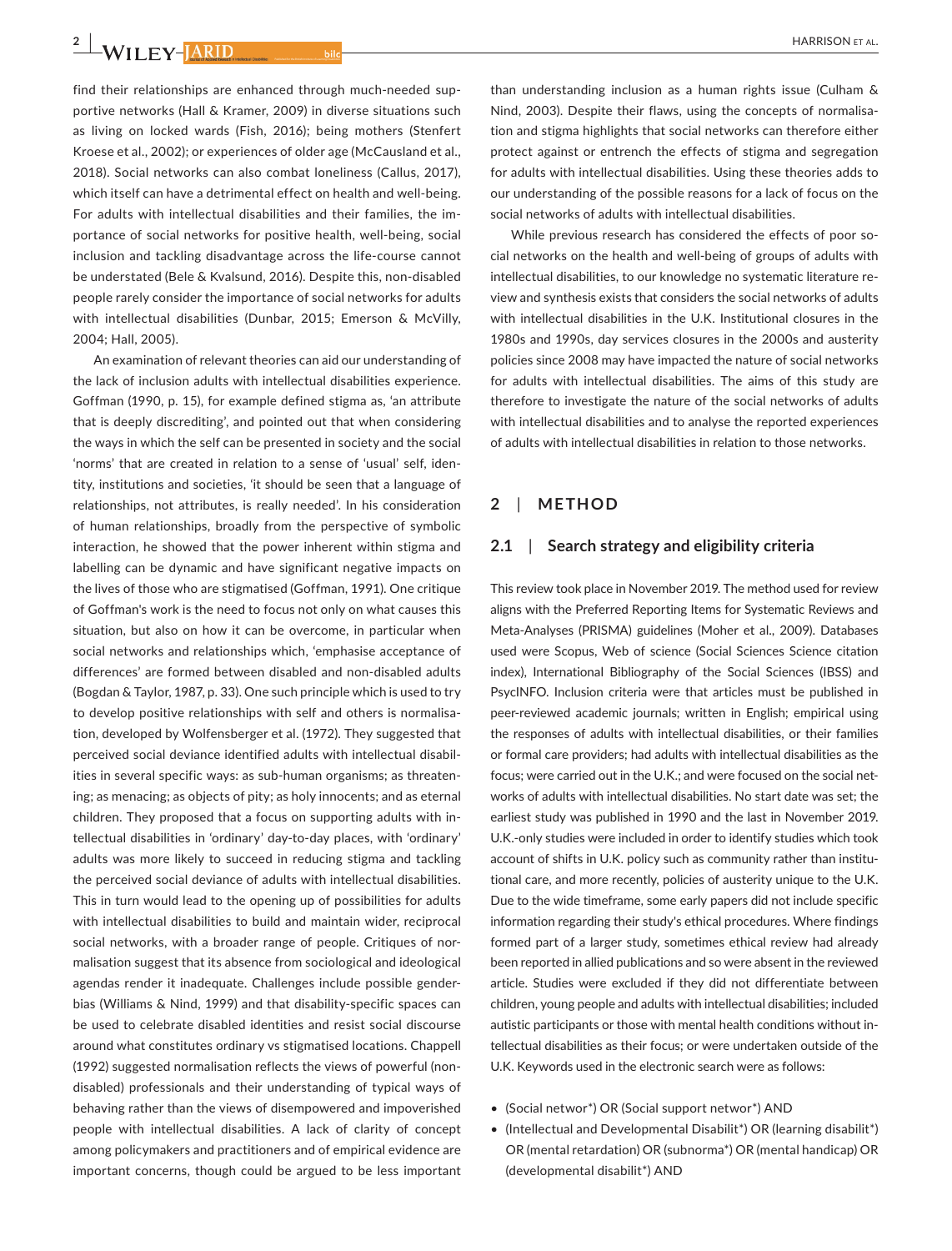- (famil\*) OR (family support) OR (informal support)
- OR (Identity)
- OR (friend\*)
- OR (relationship\*)

The asterisk symbol was used to account for possible suffix variation in keywords. Although several of these terms are considered disrespectful currently, they were included so as not to inadvertently exclude relevant studies published when these terms were considered appropriate or those which were conducted in the U.K. but the terminology changed for publishing in international journals based outside the U.K.

## **2.2**  | **Study selection**

In the first stage, 687 results were found of which 78 were duplicates. The remaining 609 records were screened by the first author with 550 excluded by title, abstract or type. In the second stage, the first and second authors independently reviewed the remaining 59 articles against the inclusion and exclusion criteria, which the Centre for Reviews and Dissemination (2009) suggest is good practice. There was an inter-rater agreement of 56/59 (94.9%). Differences were discussed and agreed. Both authors then independently agreed the exclusion of 32 articles. The remaining 27 articles made up the systematic review and synthesis (see Figure 1).

#### **2.3**  | **Quality assessment**

ARID

The methodological quality of studies was assessed using Sirriyeh et al. (2012) Quality Assessment Tool for Studies with Diverse Designs (QATSDD). The QATSDD had good reliability and validity and included a range of questions designed to judge the quality and rigour of research and therefore make judgements on whether it should be included (Fenton et al., 2015). The thirteen included papers were rated against QATSDD quality criteria on a 4-point scale from 'not at all' (0) to 'complete' (3). Percentage scores were calculated using the actual score and the maximum total score of 42 for qualitative or quantitative studies, and 48 for mixed methods studies. Papers scoring over 75% were rated as being of 'high' quality, those between 50% and 74.9% as of 'good' quality, 25%–49.9% as 'moderate' and below 24.9% as 'poor'. Five papers were scored as being of high quality, 18 papers as good, three as moderate and one as poor.

Seven papers (25.9%) were randomly selected and scored by the second author to determine the inter-rater reliability of the use of QATSDD for the 27 included papers. Overall inter-rater reliability for quality was 97.94%.

# **2.4**  | **Data analysis**

Quantitative studies were analysed for information regarding the reported size and structure of participants' social networks. Influencing factors were also noted. These are reported in Table 1.



**FIGURE 1** PRISMA (2009) Flow Diagram indicating records included and excluded at each stage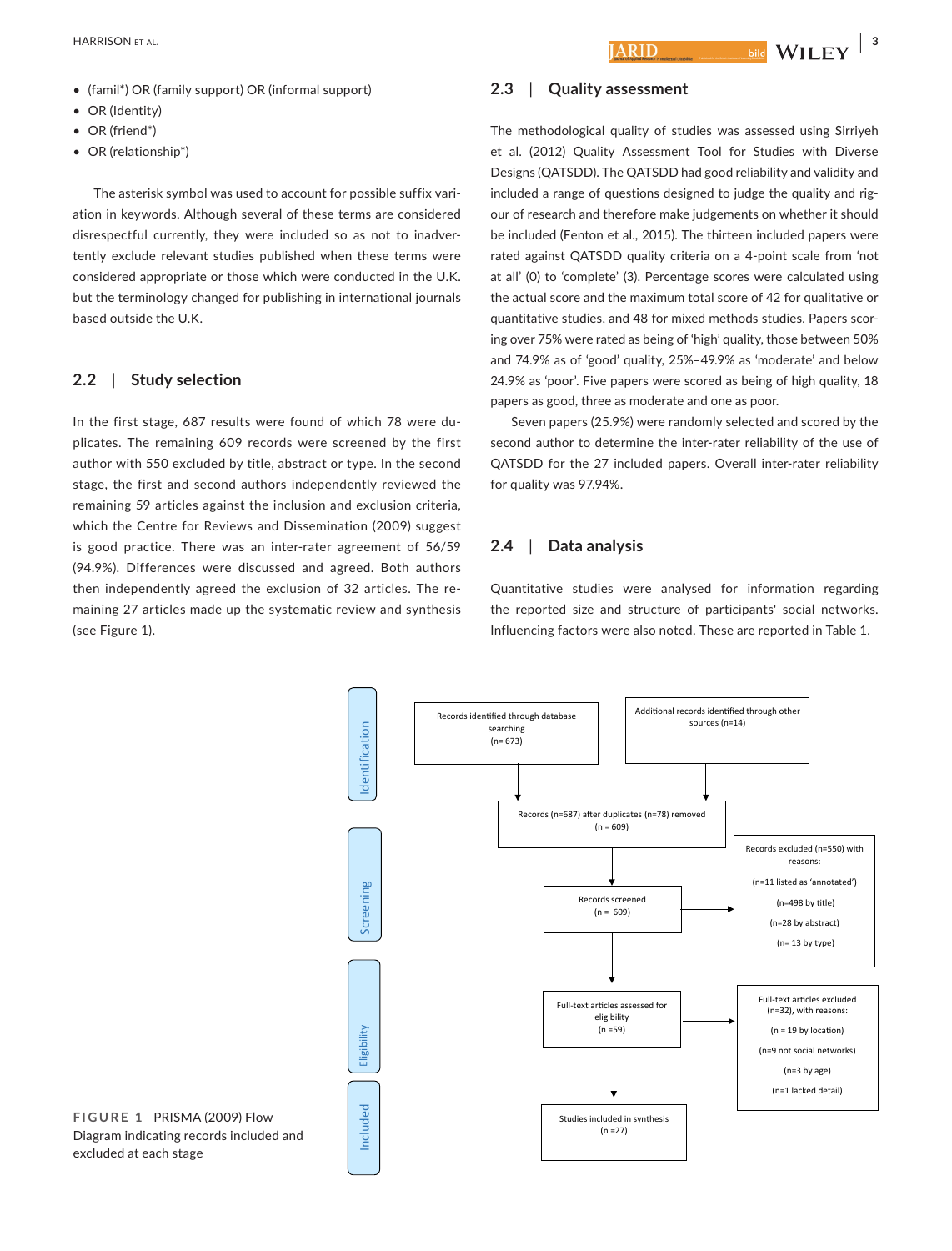**TABLE 1** Indicating the nature of social networks over time as reported in quantitative data

 $\begin{array}{c|c} \textbf{4} & \textbf{W}\textbf{1}\textbf{L}\textbf{E}\textbf{Y}\textbf{-} & \textbf{J}\textbf{A}\textbf{R}\textbf{I}\textbf{D} \end{array}$  bild

| Quantitative<br>article                | Relevant policy for the<br>timeframe of the study                                                                                                            | Network size                                                                                                                                                                                                                                                   | <b>Network characteristics</b>                                                                                                                                                                                                                                                                                                                                                                                                                                                                  |
|----------------------------------------|--------------------------------------------------------------------------------------------------------------------------------------------------------------|----------------------------------------------------------------------------------------------------------------------------------------------------------------------------------------------------------------------------------------------------------------|-------------------------------------------------------------------------------------------------------------------------------------------------------------------------------------------------------------------------------------------------------------------------------------------------------------------------------------------------------------------------------------------------------------------------------------------------------------------------------------------------|
| Bhardwaj et al.<br>(2018)              | Community care, The<br>Care Act 2014                                                                                                                         | Mean = $2$                                                                                                                                                                                                                                                     | $n = 47$ consisting 27 men (15 white, 12 South Asian) and 20<br>women (10 white, 10 South Asian) in day service settings.<br>South Asian participants' networks were more likely to<br>contain members of different ethnic groups and be made<br>up of mainly family. White participants had networks<br>which included more service users and staff. Both groups<br>had the largest number of networks members from<br>extended family, then day services.                                     |
| Cooper (1998)                          | Community care: Care<br>homes for older<br>people                                                                                                            | Older people (aged 65 years+)<br>living in care homes saw<br>27 people in the previous<br>7 days. Younger people (aged<br>20-64 years) living in learning<br>disability homes saw 16.5<br>people.                                                              | Older people tended to have social networks made up of<br>more people with whom they lived. Day services for<br>older people provided less opportunities for wider social<br>network development than for younger people. Younger<br>people had networks made up of more relatives and<br>friends. Differences may be accounted for in lack of living<br>relatives, and type of accommodation (care home vs<br>learning disability home).                                                       |
| Dagnan and<br><b>Ruddick</b><br>(1997) | Community care:<br>Participants had<br>moved from an<br>institutional setting to<br>small, staffed houses                                                    | Mean = $3.1$                                                                                                                                                                                                                                                   | $n = 52$ people aged 40+ years. 8% of participants had no<br>social network. 52% of participants listed family as part<br>of their networks. 52% of participants listed co-residents,<br>42% listed friends with a learning disability, and 29%<br>listed other people without a learning disability, 12%<br>of whom were advocates. The most common type of<br>support was personal and emotional.                                                                                             |
| Donnelly et al.<br>(1997)              | Community care: Less<br>mixed economy of<br>care in Northern<br>Ireland than in the rest<br>of the U.K. meant lack<br>of accommodation<br>choices.           | On average people were in<br>contact with 2 family<br>members and 2 friends.                                                                                                                                                                                   | $n = 283$ people discharged from institutional settings and<br>a 40% sample followed up after 3 and 6 years. Mixed<br>economy of care was limited so most homes were large<br>private residential homes. Visits from others were<br>infrequent, most people had no friends outside their place<br>of residence. Little choice or opportunity to maximise<br>their potential socially or economically.                                                                                           |
| Emerson et al.<br>(2000)               | Community care:<br>Community-based<br>residential supports<br>compared with<br>residential campuses<br>for people with<br>severe and complex<br>disabilities | People living in dispersed housing<br>had larger networks $z = 3.30$<br>than those in residential<br>campuses (z not reported).                                                                                                                                | $n = 40$ (20 in residential supports and 20 in residential<br>campuses. Family contact was greater for those living<br>in residential campuses, but social network size and<br>composition was greater for those living in dispersed<br>housing. Participants in dispersed housing had people in<br>their networks who were not staff, family or other people<br>with intellectual disabilities. Participants in residential<br>campuses reported none.                                         |
| Emerson et al.<br>(2001)               | Community care:<br>Supported living<br>residences compared<br>with small group<br>homes, and large<br>group homes.                                           | 7.4 in supported living residences,<br>8.3 in small group homes, and<br>6.1 in large group homes.                                                                                                                                                              | $n = 270$ people in three types of accommodation.<br>The networks of participants in Supported living<br>accommodation appeared to be larger only because they<br>lived with larger numbers of people with intellectual<br>disabilities. Participants in large group homes had the<br>least number of staff in their networks. Participants in<br>small group homes had the largest number of networks<br>members who were not family, staff or other people with<br>intellectual disabilities. |
| Emerson and<br>McVilly<br>(2004)       | Community care:<br>Supported<br>accommodation                                                                                                                | Friendship activities were<br>measured. 65.3% of activities<br>with friends were with<br>network members with<br>intellectual disabilities. 25.3%<br>of friendship activities were<br>undertaken with people who<br>did not have intellectual<br>disabilities. | The public sphere was a more likely location for friendship<br>activities to take place than a person's home.<br>Greater levels of adaptive behaviour were linked to greater<br>numbers of friendship activities.                                                                                                                                                                                                                                                                               |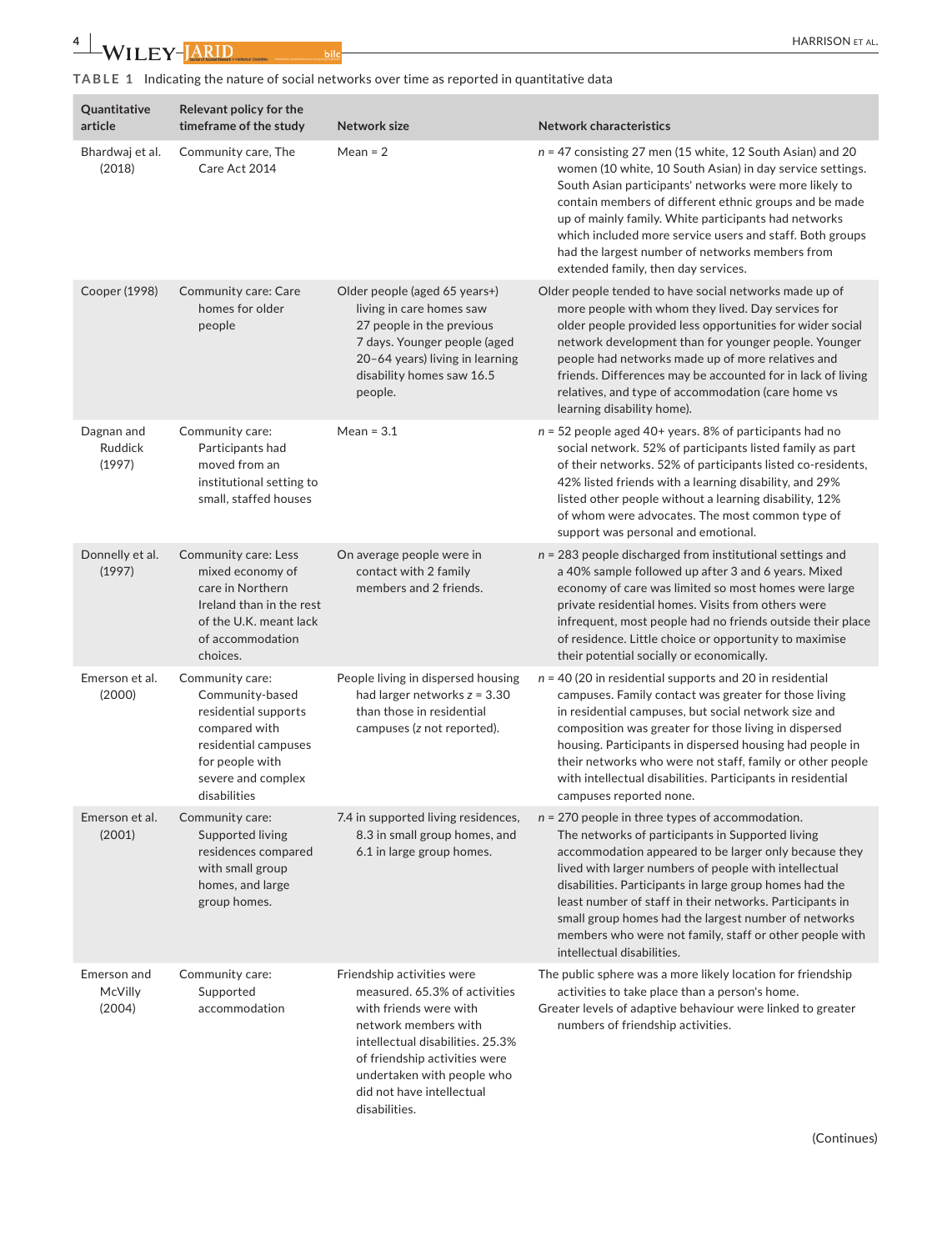## **TABLE 1** (Continued)

**Example 1**  $\frac{1}{2}$  bild  $\frac{1}{2}$  WILEY  $\frac{1}{2}$ 

| Quantitative<br>article               | Relevant policy for the<br>timeframe of the study                                                                                                                     | Network size                                                                 | <b>Network characteristics</b>                                                                                                                                                                                                                                                                                                                                                                                                                                                                                                                                                                                                                                                                                                   |
|---------------------------------------|-----------------------------------------------------------------------------------------------------------------------------------------------------------------------|------------------------------------------------------------------------------|----------------------------------------------------------------------------------------------------------------------------------------------------------------------------------------------------------------------------------------------------------------------------------------------------------------------------------------------------------------------------------------------------------------------------------------------------------------------------------------------------------------------------------------------------------------------------------------------------------------------------------------------------------------------------------------------------------------------------------|
| Emerson<br>(2004)                     | Community care: Cluster<br>housing compared<br>with dispersed<br>housing                                                                                              | Not measured                                                                 | People living in cluster housing have less social and friendship<br>activities than those in dispersed housing.                                                                                                                                                                                                                                                                                                                                                                                                                                                                                                                                                                                                                  |
| Forrester-<br>Jones et al.<br>(2004)  | Supported employment                                                                                                                                                  | Average social network size<br>increased over time from 36<br>to 42 members. | The most common type of support provided was providing<br>company, invisible support, confiding and support<br>with decision-making. All types of support rose from<br>colleagues significantly after time in an employment<br>setting. Networks were more diverse than is typical for<br>this group.                                                                                                                                                                                                                                                                                                                                                                                                                            |
| Forrester-<br>Jones et al.<br>(2006)  | Community care:<br>Resettlement from<br>long-stay hospitals to<br>small group homes,<br>residential and nursing<br>homes, supported<br>accommodation, and<br>hostels. | Average network size 22.                                                     | Accommodation type made a difference to the social<br>networks of participants. Those in smaller services were<br>more likely to experience close and companionable<br>relationships than those in residential or nursing homes,<br>but also more likely to experience aspects of relationships<br>that were critical. Relationships also tended to be dense.                                                                                                                                                                                                                                                                                                                                                                    |
| Grant (1993)                          | Community care                                                                                                                                                        | At baseline: family: 6, friends and<br>neighbours: 1                         | $n = 78$ family carers over 2 years. Increased involvement<br>by professionals was linked to policy development and<br>accompanied a decrease in family contacts, usually due<br>to deaths, moves and loss of capacity to provide care.<br>Mothers were most typically the main carer.                                                                                                                                                                                                                                                                                                                                                                                                                                           |
| Hulbert-<br>Williams<br>et al. (2011) | Community care                                                                                                                                                        | Median network size 8                                                        | 38 participants. Participants reported 1.13 median members<br>who criticised them and 2.3 median members with whom<br>they were close. Social networks did not positively impact<br>on ability to manage life events. Criticism was associated<br>with higher levels of anxiety.                                                                                                                                                                                                                                                                                                                                                                                                                                                 |
| Lippold and<br><b>Burns</b><br>(2009) |                                                                                                                                                                       | Mean = $11.67$ members.                                                      | $N = 30$ . Family members made up 40.28%, friends (mainly<br>with intellectual disabilities) made up 28% and staff<br>21.14%. Participants undertook community activities<br>in groups with staff which affected opportunities for<br>integration.                                                                                                                                                                                                                                                                                                                                                                                                                                                                               |
| Perry et al.<br>(2011)                | Community care                                                                                                                                                        | Size not measured.                                                           | After moving, social contact in the previous month rose with<br>neighbours, but no change found in contacts with friends.                                                                                                                                                                                                                                                                                                                                                                                                                                                                                                                                                                                                        |
| Robertson<br>et al.<br>(2001)         | Community care                                                                                                                                                        | Mean size 2 people excluding<br>staff.                                       | $n = 500$ . 83% of participants reported a staff member as part<br>of their network, 72% a family member, 54% another<br>person with intellectual disabilities and 30% had members<br>which did not fit into these categories. Staff provided most<br>practical, emotional, informational and close support.<br>Friends with intellectual disabilities provided the most bi-<br>directional reciprocity and were significantly more likely to<br>have been known by the participant for more than 5 years.<br>Networks are affected by the personal characteristics<br>of the person with intellectual disabilities, the types of<br>accommodation, staff ratios, Institutional climate and<br>whether 'active support' is used. |
| Robertson<br>et al.<br>(2007)         | Person-centred support                                                                                                                                                | Not measured                                                                 | Increased social network was associated with having a small<br>network before PCP training was delivered and with<br>living in an area of deprivation. Living closer to family did<br>not link with having more contact with family.                                                                                                                                                                                                                                                                                                                                                                                                                                                                                             |

The review of the qualitative aspects of the literature was undertaken using a thematic synthesis approach, as advocated by Thomas and Harden (2008) using Braun and Clarke's (2006) six-step analysis process. This process was also used to consider the process of understanding and coding themes and subthemes. Articles were read repeatedly, preliminary descriptive codes were assigned, patterns and themes were identified across articles, themes were reviewed in line with article content and themes were defined and named. Coding was based on the research question, 'How do people with intellectual disabilities experience social networks?'. The one article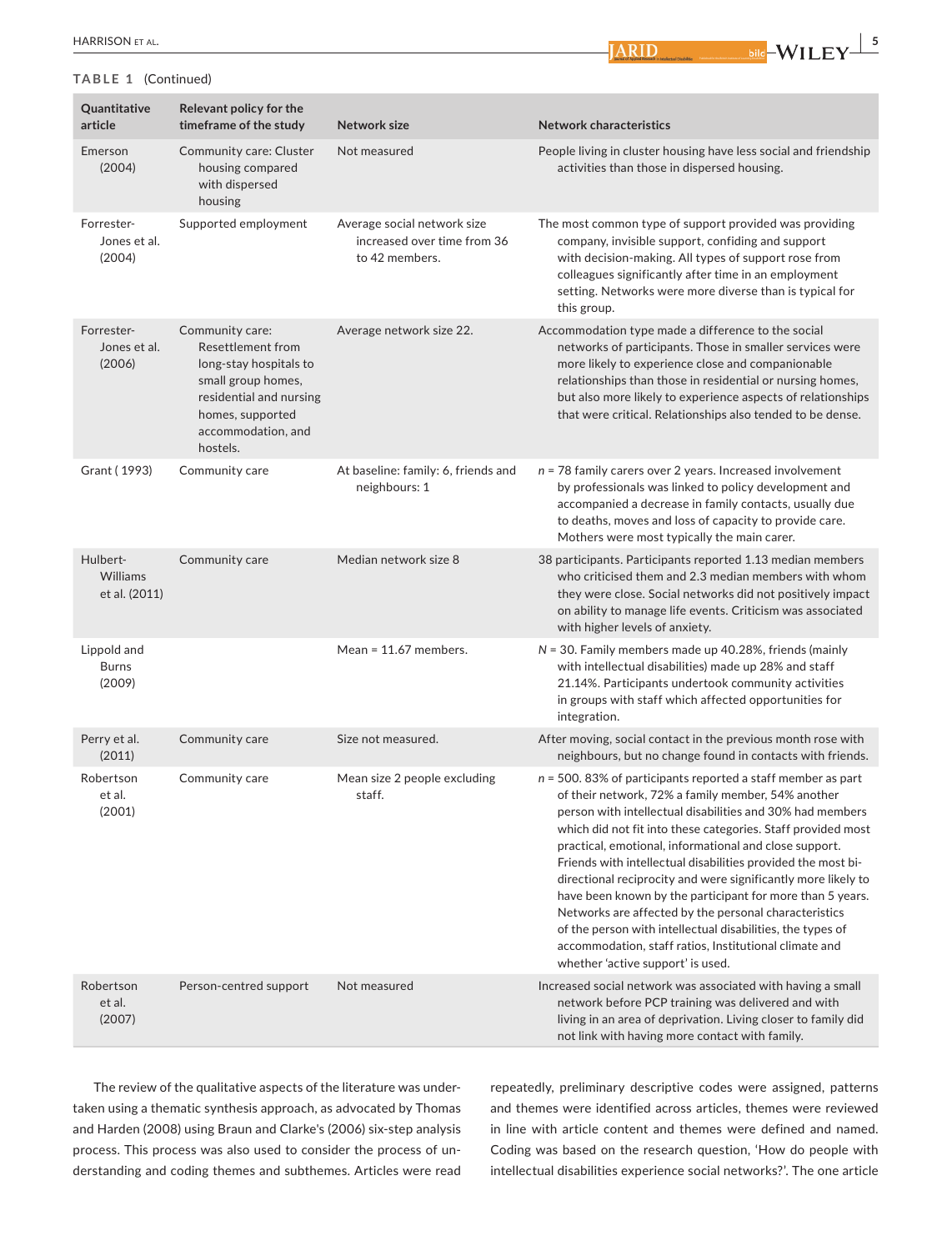# **TABLE 2** Characteristics of included articles

| References                                                                          | Title                                                                                                                                                       | Study sample                                                                                                | Sample approach                                                                                                                                                                                   | Design and methodology                                                                                                                                        |
|-------------------------------------------------------------------------------------|-------------------------------------------------------------------------------------------------------------------------------------------------------------|-------------------------------------------------------------------------------------------------------------|---------------------------------------------------------------------------------------------------------------------------------------------------------------------------------------------------|---------------------------------------------------------------------------------------------------------------------------------------------------------------|
| Bhardwaj et al.<br>(2018)<br>QATSSD score:<br>Good                                  | Social networks of adults with<br>an intellectual disability<br>from South Asian and White<br>communities in the United<br>Kingdom: A comparison            | $n = 47$ consisting 27 men<br>(15 white, 12 South<br>Asian) and 20 women<br>(10 white, 10 South<br>Asian)   | Day services in Kent<br>and London were<br>approached. Samples<br>were similarly matched in<br>terms of age and gender.                                                                           | Quantitative. Adaptive<br>behaviour Scale<br>and Social Network<br>Guide were used in<br>interviews.                                                          |
| Cooper (1998)<br>QATSSD score:<br>High                                              | A population-based cross-<br>sectional study of social<br>networks and demography<br>in order compared with<br>younger adults with learning<br>disabilities | $n = 207$ consisting<br>$n = 134$ aged 65+<br>$n = 73$ aged 20-64                                           | $n = 134$ was a population-<br>based study. $n = 73$ was a<br>random sample                                                                                                                       | Quantitative<br>Demographic,<br>Interview Measure of<br>Social Relationships,<br><b>Vineland Adaptive</b><br><b>Behaviour Scale</b>                           |
| Dagnan and<br>Ruddick (1997)<br>QATSSD score:<br>Poor                               | The Social Networks of Older<br>People with Learning<br>Disabilities living in staffed<br>community-based homes.                                            | $n = 52$ people aged 40+                                                                                    | Not clear. Participants live<br>in small staffed house<br>in Solihull with support<br>provided by one service.<br>All had previously lived in<br>an institutional setting.                        | Quantitative.<br>Wessex Scale and<br>Social Network<br>Questionnaire (Krauss<br>and Erickson, 1988)                                                           |
| Donnelly et al.<br>(1997)<br>QATSSD score:<br>Good                                  | A 3-6 years follow-up of former<br>long-stay residents of<br>mental handicap hospitals in<br>Northern Ireland.                                              | $n = 283$ people discharged<br>from institutional<br>settings and a 40%<br>sample followed up               | Quantitative data collected<br>about all 283 people<br>discharged. 40%<br>followed up with<br>additional measures<br>were selected randomly<br>in proportion to the type<br>of community setting. | Quantitative measures of<br>quality of life covering<br>material, emotional<br>and social well-being;<br>development and<br>activity; and service<br>receipt. |
| Emerson, E.,<br>Robertson, J.,<br>Gregory et al.<br>(2000)<br>QATSSD score:<br>Good | The Quality and costs of<br>community-based residential<br>supports and residential<br>campuses for people<br>with severe and complex<br>disabilities       | Quantitative data $n = 40$<br>(20 in residential<br>supports and 20 in<br>residential campuses.             | Purposive sampling from<br>a larger parent study<br>$(N = 414)$ .                                                                                                                                 | Cross-sectional design,<br>range of quantitative<br>measures, some using<br>observation.                                                                      |
| Emerson et al.<br>(2001)<br>QATSSD score:<br>Good                                   | Quality and costs of supported<br>living residences and<br>group homes in the United<br>Kingdom                                                             | Quantitative data on<br>$n = 270$ people<br>in three types of<br>accommodation                              | 270 people from a target<br>sample of 300 (10<br>samples of 30 adults<br>supported by 10<br>agencies, randomly<br>selected)                                                                       | Cross-sectional<br>design to establish<br>characteristics of<br>people and costs of<br>services. Range of<br>measures used.                                   |
| Emerson and<br>McVilly (2004)<br>QATSSD score:<br>Good                              | Friendship Activities of<br>Adults with Intellectual<br>Disabilities in Supported<br>Accommodation in Northern<br>England                                   | $n = 1542$                                                                                                  | Random and non-random<br>sampling by local<br>managers                                                                                                                                            | Range of quantitative<br>measures                                                                                                                             |
| Emerson (2004)<br>QATSSD score:<br>Good                                             | Cluster housing for adults with<br>intellectual disabilities                                                                                                | $n = 910$ of which $n = 741$<br>lived in dispersed<br>housing and $n = 169$<br>lived in cluster<br>housing. | Sampling strategies defined<br>by locality managers<br>across 10 geographical<br>areas.                                                                                                           | Cross-sectional using a<br>range of quantitative<br>measures.                                                                                                 |
| Forrester-Jones<br>et al. (2004)<br>QATSSD score:<br>Good                           | Supported Employment: A Route $n = 18$<br>to Social Networks.                                                                                               |                                                                                                             | First 20 people to use the<br>employment agency<br>service                                                                                                                                        | Social Network Guide,<br>Adaptive Behaviour<br>Scale, Life Experiences<br>Checklist                                                                           |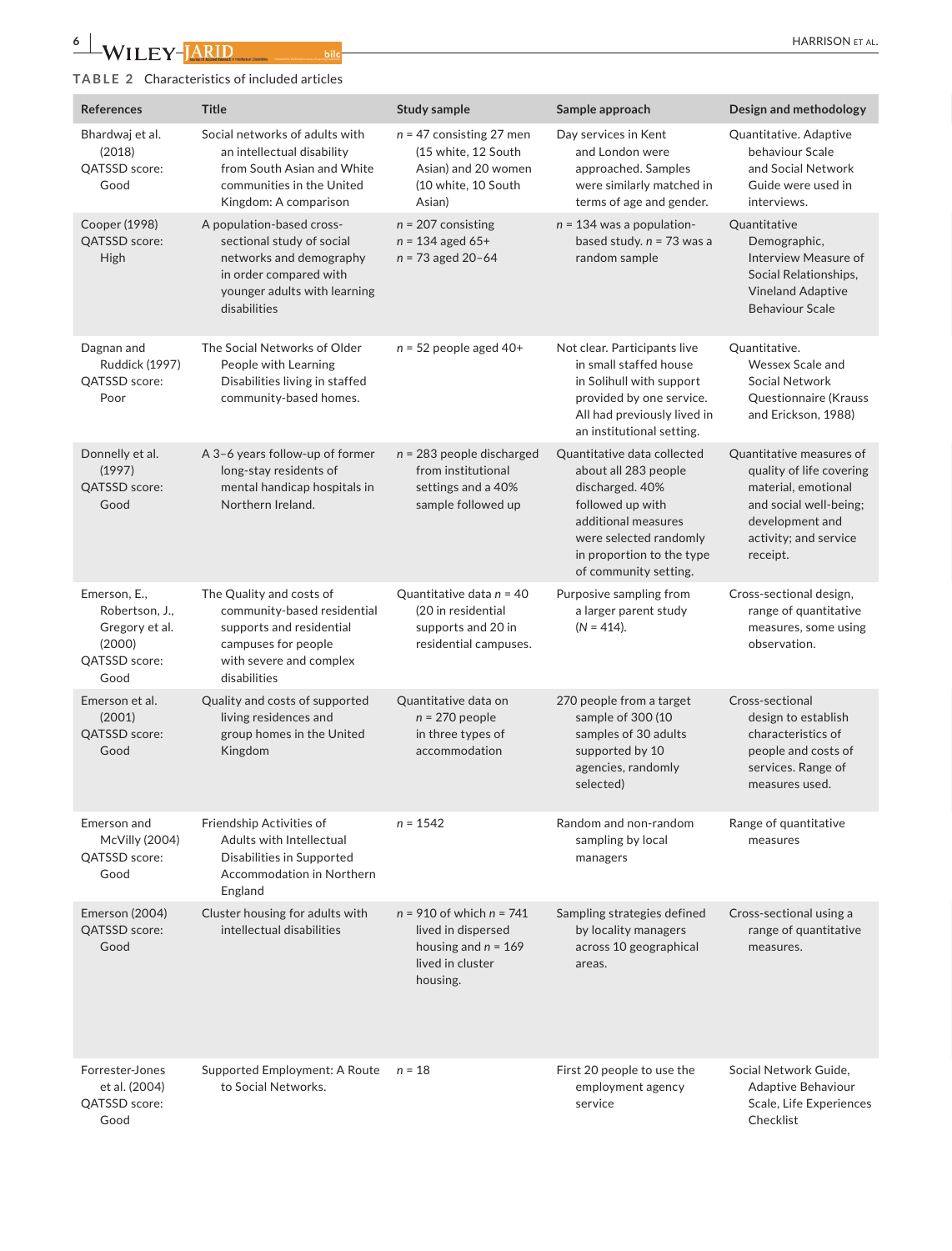

| <b>Key findings</b>                                                                                                                                                                                                                                                                                                                                    |
|--------------------------------------------------------------------------------------------------------------------------------------------------------------------------------------------------------------------------------------------------------------------------------------------------------------------------------------------------------|
| Social networks differed between white and South Asian<br>participants. Social network size for both groups<br>was 32. Impact of age on network size. South Asian<br>participants more likely to have networks made up of<br>mainly family.                                                                                                            |
| Most older people lived in residential care and had more<br>restricted social networks than younger people, and<br>spent less time in enjoyable social interactions. Older<br>people saw more people than the younger cohort,<br>but these were limited to the residential home.<br>Current services do not meet the needs of older<br>people with ID. |
| Older people have less family and so less family contact.<br>$92\%$ (n = 48) of participants has at least one person<br>in their social network. Mean number was 3.1<br>$(SD = 2.1)$ .                                                                                                                                                                 |
| Few opportunities for choice and disadvantage<br>economically and socially continued. Poor social<br>networks and no new or ordinary daytime activities<br>took place in the new services. On average people<br>were in contact with 2 family members and 2 friends.<br>Normalisation and a mixed economy of care have<br>limited success.             |
| Small community-based homes provided better quality<br>of life than larger new-built campuses, but at greater<br>cost. Family contact was greater for those living in<br>residential campuses, but social network size and<br>composition was greater for those living in dispersed<br>housing.                                                        |
| People living in smaller homes had greater choice, did<br>more community-based activities and had larger<br>and more diverse social networks. They were also<br>more likely to have their homes vandalised and were<br>considered at greater risk of exploitation.                                                                                     |
| Low levels of friendship activity within supported<br>accommodation, most people with ID were more<br>likely to undertake activities with other people who<br>had ID, the public sphere was a more likely location<br>for friendship activities to take place.                                                                                         |
| Cluster housing does not provide the connected<br>community that is often assumed. People living<br>in cluster housing have less social and friendship<br>activities than those in dispersed housing.                                                                                                                                                  |
| Average social network size increased over time from 36<br>to 42 members. Higher social network size was linked<br>to higher quality of life satisfaction.                                                                                                                                                                                             |

**Example 1**  $\frac{1}{2}$  bild  $\frac{1}{2}$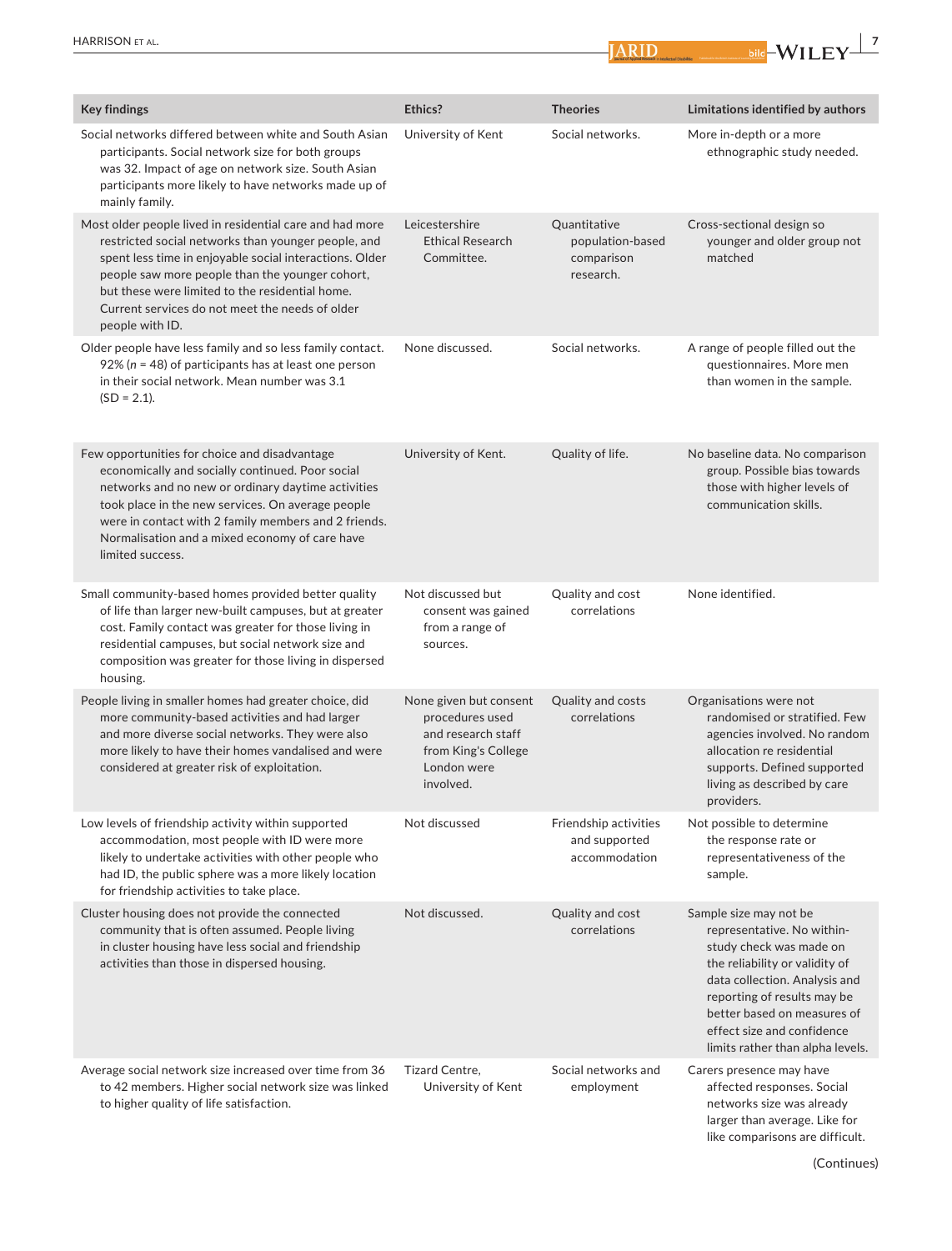HARRISON et al.

# **8 <sup>|</sup> TABLE 2** (Continued)

Published for the British Institute of Learning Disabilities

| References                                                | Title                                                                                                                                                                                                                                                  | <b>Study sample</b>                                                                     | Sample approach                                                                                                                                                                                                                                                                                                                                                                                                                            | Design and methodology                                                                          |
|-----------------------------------------------------------|--------------------------------------------------------------------------------------------------------------------------------------------------------------------------------------------------------------------------------------------------------|-----------------------------------------------------------------------------------------|--------------------------------------------------------------------------------------------------------------------------------------------------------------------------------------------------------------------------------------------------------------------------------------------------------------------------------------------------------------------------------------------------------------------------------------------|-------------------------------------------------------------------------------------------------|
| Forrester-Jones<br>et al. (2006)<br>QATSSD score:<br>Good | The Social Networks of People<br>with Intellectual Disability<br>Living in the Community<br>12 years after Resettlement<br>from Long-Stay Hospitals                                                                                                    | $n = 213$                                                                               | $n = 272$ participants from a<br>previous study. $n = 213$<br>agreed to participate.                                                                                                                                                                                                                                                                                                                                                       | Social Network Guide                                                                            |
| Grant (1973, 1993)<br>QATSSD score:<br>Moderate           | Support Networks and<br>Transitions over 2 years<br>among adults with a mental<br>Handicap                                                                                                                                                             | $n = 78$ family carers over<br>2 years                                                  | From a wider study of<br>$n = 100$                                                                                                                                                                                                                                                                                                                                                                                                         | Quantitative measure<br>in semi-structured<br>interviews                                        |
| Gregory et al.<br>(2001)<br>QATSSD score:<br>Good         | Factors associated with<br>expressed satisfaction among<br>people with intellectual<br>disability receiving residential<br>supports                                                                                                                    | $N = 96$ people with<br>IDD. 45 in village<br>communities, 51 in<br>residential support | Parent project used<br>consultation with<br>interest groups identified<br>as 'good practice<br>services'. Participants<br>chosen at random.                                                                                                                                                                                                                                                                                                | Cross-sectional mixed<br>methods                                                                |
| Hamilton et al.<br>(2017)<br>QATSSD score:<br>Good        | 'There's a lot of places I'd like to<br>go and things I'd like to do':<br>the daily living experiences of<br>adults with mild to moderate<br>intellectual disabilities during<br>a time of personalised social<br>care reform in the United<br>Kingdom | $N = 26$ people with IDD<br>plus $n = 13$ support<br>workers                            | Purposive sampling                                                                                                                                                                                                                                                                                                                                                                                                                         | Focus groups using<br>qualitative methods.<br>Critical realist<br>approach to data<br>analysis. |
| Head et al. (2018)<br>QATSSD score:<br>Good               | Transforming identities through<br>Transforming Care: How<br>people with learning<br>disabilities experience<br>moving out of hospital                                                                                                                 | $N = 11$ people with both<br><b>IDD and Mental</b><br>Health conditions                 | A total of 11 participants<br>were recruited through<br>the local multi-<br>disciplinary Transforming<br>Care team. Participants<br>were identified by<br>members of the team<br>and invited to approach<br>the main researcher if<br>they were interested in<br>taking part. 11 additional<br>people participated as<br>Key Support Persons<br>including parents, a<br>social worker, a support<br>worker, a nurse and a<br>home manager. | 2 different types of<br>qualitative interview                                                   |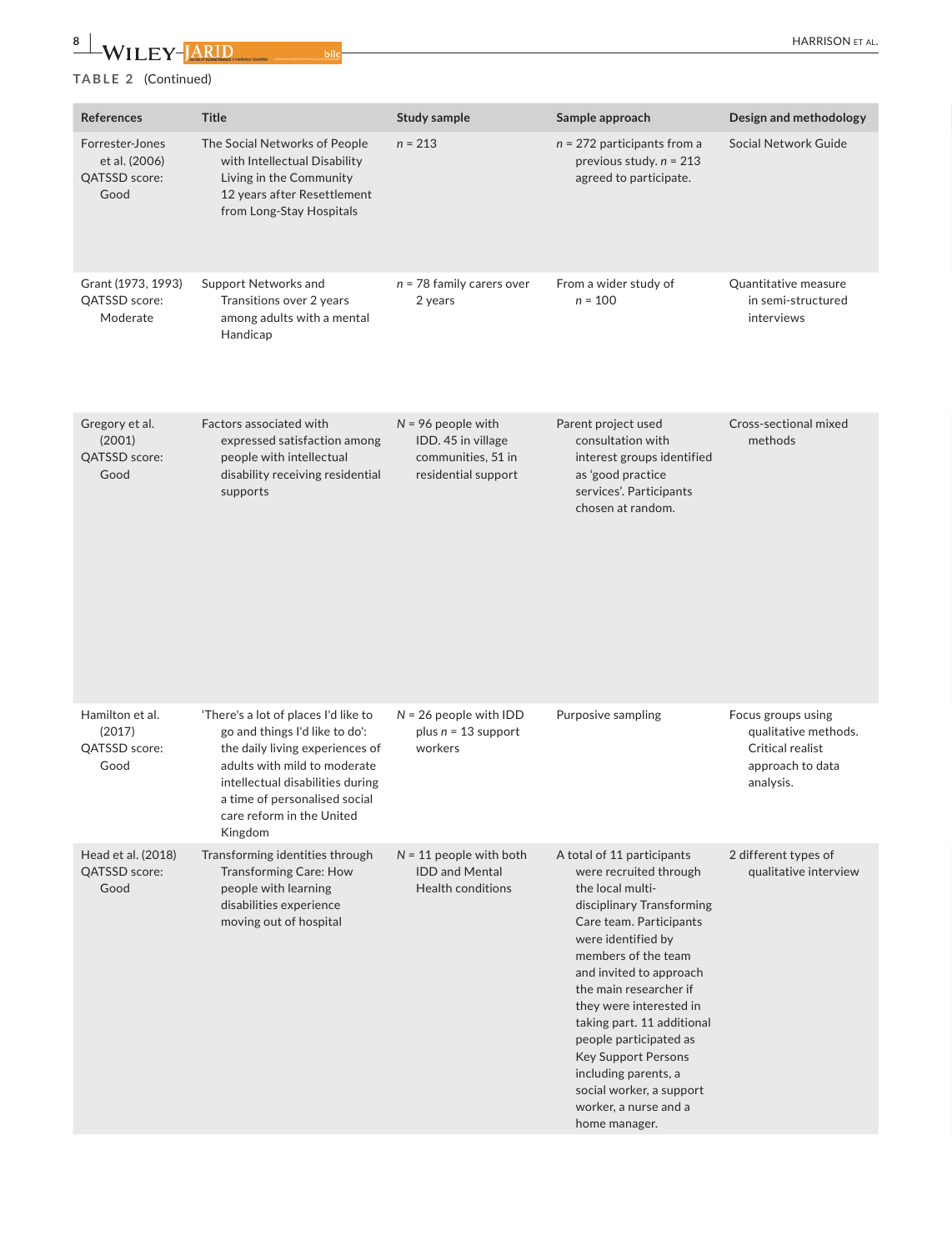

**Example 1**  $\frac{1}{2}$  bild  $\frac{1}{2}$  WILEY  $\frac{1}{2}$ 

| <b>Key findings</b>                                                                                                                                                                                                                                                                                                                                                                                                                                                                                                                                                                                                                                                                                                                                                                                                                                                                                                                      | Ethics?                                             | <b>Theories</b>                                                             | Limitations identified by authors                                                                                                                                                                                                                                                                                                  |
|------------------------------------------------------------------------------------------------------------------------------------------------------------------------------------------------------------------------------------------------------------------------------------------------------------------------------------------------------------------------------------------------------------------------------------------------------------------------------------------------------------------------------------------------------------------------------------------------------------------------------------------------------------------------------------------------------------------------------------------------------------------------------------------------------------------------------------------------------------------------------------------------------------------------------------------|-----------------------------------------------------|-----------------------------------------------------------------------------|------------------------------------------------------------------------------------------------------------------------------------------------------------------------------------------------------------------------------------------------------------------------------------------------------------------------------------|
| Average network size 22. Accommodation type made<br>a difference to the social networks of participants.<br>Those in smaller services were more likely to<br>experience close and companionable relationships<br>than those in residential or nursing homes, but also<br>more likely to experience aspects of relationships<br>that were critical. Relationships also tended to be<br>more dense rather than dispersed.                                                                                                                                                                                                                                                                                                                                                                                                                                                                                                                  | Not stated but detailed<br>consent information.     | Social network<br>size and type<br>in relation to<br>accommodation<br>type. | Fewer than half of the<br>participant answered all<br>questions. Participants may<br>overstate their network<br>size. Participants had mild to<br>moderate ID.                                                                                                                                                                     |
| Mothers tend to be main carers, as they age, other<br>network members or agencies may not step in<br>to provide support. Relationships with people<br>with ID are reciprocal. Earlier intervention and<br>greater information could support mothers to see<br>transferring the care role more positively. Changes<br>in networks happen independently of changes to the<br>needs of people with ID.                                                                                                                                                                                                                                                                                                                                                                                                                                                                                                                                      | Not discussed                                       | Transitions in support<br>networks                                          | 2 years is a short time period in<br>which to consider change.<br>People with ID not included.                                                                                                                                                                                                                                     |
| In village communities people are more satisfied with<br>friendships and relationships than people living in<br>residential, but all are happier with accommodation<br>and day services than with friendships. All<br>satisfaction with friendships is 'far from optimal'<br>which may link to isolation, harassment and<br>institutional constraints. More hours of support<br>relates to more satisfaction with friendships. More<br>people with IDD in a network relates to greater<br>satisfaction with friendships. Structural and process<br>factors affect friendship formation. Proximity to<br>people without IDD does not tackle the issues<br>relating to making friends with people without IDD.<br>'We' like people who are like 'us', 'so' people with IDD<br>express greater satisfaction if they have more people<br>with IDD in their networks. People are happier<br>having regular hours and days for day activities. | No information                                      | Satisfaction, Quality<br>of life, friendships<br>and relationships.         | Quality of life may not<br>be representative as<br>organisations chosen were<br>chosen for their better<br>practice. Quality of life<br>satisfaction measured once in<br>brief interview, high number<br>of statistical comparisons<br>using two-tailed alpha level<br>of $p < 0.05$ which leads to high<br>level of type 2 error. |
| Links reduced eligibility with austerity and the<br>fragmentation of social networks and reduced<br>quality of life, including increased risk of isolation<br>and exclusion.                                                                                                                                                                                                                                                                                                                                                                                                                                                                                                                                                                                                                                                                                                                                                             | York St John University<br><b>Ethics Committee.</b> | Social capital                                                              | Small sample from 1 Local<br>Authority area, study did not<br>capture the most excluded<br>people, no statistically<br>generalisable trends.                                                                                                                                                                                       |
| People reported that their relationships with other<br>people, including friends, family and staff, played a<br>significant role in how they experienced the move.                                                                                                                                                                                                                                                                                                                                                                                                                                                                                                                                                                                                                                                                                                                                                                       | <b>NHS</b>                                          | Social constructionist,<br><b>Grounded Theory</b>                           | No information                                                                                                                                                                                                                                                                                                                     |

Moving was also an opportunity for people to shift their ideas about who they were as a person and opened up a wider array of stories about their identity. A number of recommendations are discussed, relevant for staff working in this field to support positive transitions out of hospital.

(Continues)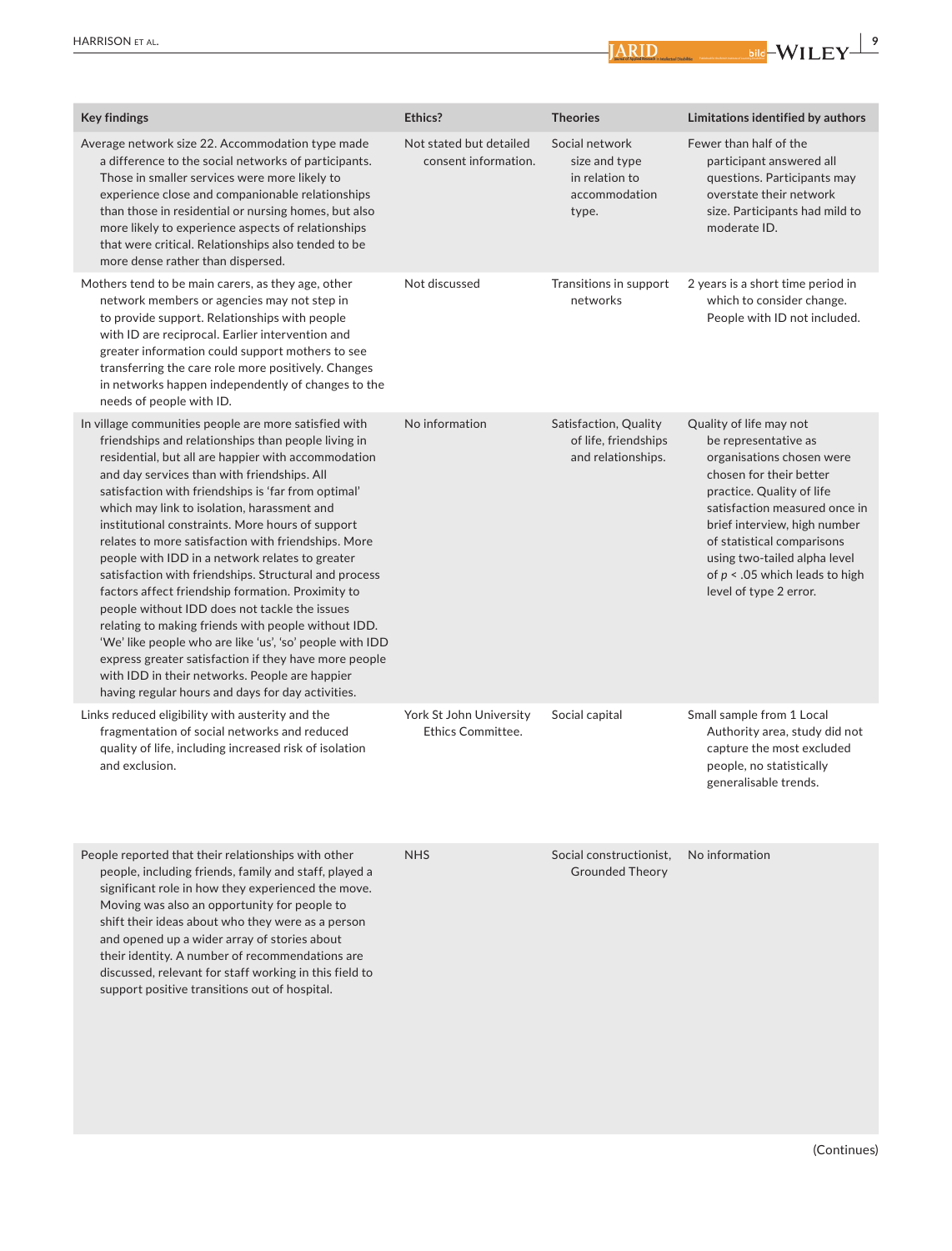Published for the British Institute of Learning Disabilities

# **TABLE 2** (Continued)

| References                                                 | Title                                                                                                                  | Study sample                                                                                     | Sample approach                                                                                                                                                                                                                                              | Design and methodology                                              |
|------------------------------------------------------------|------------------------------------------------------------------------------------------------------------------------|--------------------------------------------------------------------------------------------------|--------------------------------------------------------------------------------------------------------------------------------------------------------------------------------------------------------------------------------------------------------------|---------------------------------------------------------------------|
| Heyman et al.<br>(1997)<br>QATSSD score:<br>Good           | Alone in the crowd: How adults<br>with learning difficulties<br>cope with social networks<br>problems                  | $N = 32$ people with IDD<br>were interviewed,<br>$n = 6$ case studies are<br>used in this paper. | Through services and<br>researchers' networks,<br>people with IDD<br>who had some verbal<br>communication ability.                                                                                                                                           | Grounded theory using<br>case studies and<br>qualitative interviews |
| Hulbert-Williams<br>et al. (2011)<br>QATSSD score:<br>Good | Self-reported life events, social<br>support and psychological<br>problems in adults with<br>intellectual disabilities | $n = 38$                                                                                         | Recruited from 4 counties<br>across N. Wales via social<br>services departments<br>and voluntary<br>organisations.                                                                                                                                           | A range of quantitative<br>measures                                 |
| Jahoda et al. (1990)<br>QATSSD score:<br>Good              | Moving out: An opportunity for<br>friendship and broadening<br>social horizons?                                        | $n = 25$ people with IDD,<br>plus 12 mothers and<br>33 members of staff.                         | Via multi-disciplinary team<br>and ATC managers. 8<br>hospital leavers, 7 home<br>leavers and 10 people<br>who stayed living at<br>home were chosen<br>and interviewed twice,<br>8-9 months apart, before<br>and after moving. Similar<br>levels of ability. | Mixed methods empirical                                             |

| Lippold and Burns<br>(2009)<br>QATSSD score:<br>Good   | Social support and intellectual<br>disabilities: A comparison<br>between social networks<br>of adults with intellectual<br>disability and those with<br>physical disability | $N = 30$ with mild ID and<br>$n = 17$ with physical<br>impairments (PD). | Recruitment from specialist<br>day services in same<br>geographical area, age<br>18-60, not in full-time<br>employment.                       | Quantitative comparison<br>study, hypothesising<br>that people with PD<br>have wider social<br>circles and better<br>quality of life.  |
|--------------------------------------------------------|-----------------------------------------------------------------------------------------------------------------------------------------------------------------------------|--------------------------------------------------------------------------|-----------------------------------------------------------------------------------------------------------------------------------------------|----------------------------------------------------------------------------------------------------------------------------------------|
| McConkey et al.<br>(2003)<br>QATSSD score:<br>Moderate | Moving from long-stay hospitals:<br>The views of Northern Irish<br>patients and relatives.                                                                                  | $N = 39$ people with IDD<br>and $n = 34$ relatives                       | All participants had been<br>resettled from a long-<br>stay hospital in NI.<br>Inclusion criteria was<br>ability to give informed<br>consent. | Mixed methods empirical<br>study, but specific<br>questionnaires used<br>are not clear.                                                |
| Murphy et al.<br>(2017)<br>QATSSD score:<br>Good       | Offenders with intellectual<br>disabilities in prison: what<br>happens when they leave?                                                                                     | $N = 38$ men                                                             | Healthcare organisations<br>and prisons identified<br>88 people due to be<br>released from prison.                                            | Mixed methods empirical.                                                                                                               |
| Perry et al. (2011)<br>QATSSD score:<br>Good           | Resettlement outcomes<br>for people with severe<br>challenging behaviour<br>moving from institutional to<br>community living                                                | 19 people with ID who<br>moved from institution<br>to community living.  | All participants who were<br>moved minus 1 who died<br>and 1 whose next of kin<br>refused consent.                                            | Quantitative quality of<br>care and Lifestyle<br>indicators assessed at<br>4 time periods before,<br>during and after<br>resettlement. |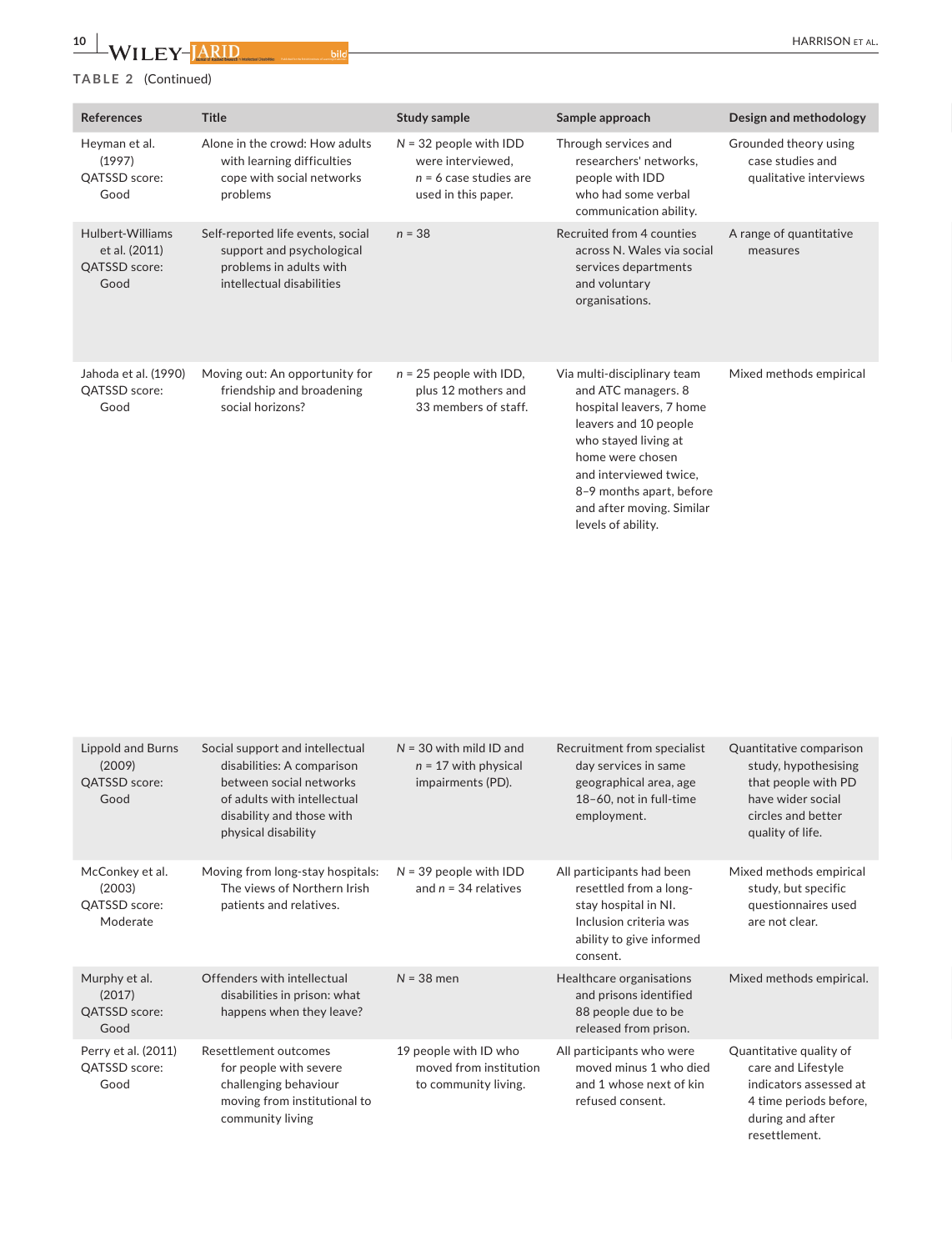| Ethics? | <b>Key findings</b>    |                                                                                                                                                                                                                                                                                                                                                                                                                                                                                                                                                                                                                                                                                                                                                                                                                                                                                                                                                                                                                                                                                                                                                                                                          | <b>Theories</b>                                                                                              | Limitations identified by authors                                                                                                                                                                                                             |
|---------|------------------------|----------------------------------------------------------------------------------------------------------------------------------------------------------------------------------------------------------------------------------------------------------------------------------------------------------------------------------------------------------------------------------------------------------------------------------------------------------------------------------------------------------------------------------------------------------------------------------------------------------------------------------------------------------------------------------------------------------------------------------------------------------------------------------------------------------------------------------------------------------------------------------------------------------------------------------------------------------------------------------------------------------------------------------------------------------------------------------------------------------------------------------------------------------------------------------------------------------|--------------------------------------------------------------------------------------------------------------|-----------------------------------------------------------------------------------------------------------------------------------------------------------------------------------------------------------------------------------------------|
|         |                        | People with IDD accept fatalistic roles or non-<br>conforming roles in relation to the stigmatising<br>situations in which they find themselves. Many<br>suggestions for change but lack of optimism for<br>change. Self-advocacy as the way forwards.                                                                                                                                                                                                                                                                                                                                                                                                                                                                                                                                                                                                                                                                                                                                                                                                                                                                                                                                                   | No information<br>Social Identity,<br>fatalism                                                               | It is unsafe to generalise from<br>small studies such as this, or<br>to extrapolate findings from<br>research with people with<br>IDD to other groups.                                                                                        |
|         | problems.              | Social support does not impact psychological life<br>events. Having people being critical of participants<br>was associated with higher levels of psychological                                                                                                                                                                                                                                                                                                                                                                                                                                                                                                                                                                                                                                                                                                                                                                                                                                                                                                                                                                                                                                          | University of<br>Social support and<br>Wolverhampton and<br>psychological<br>Bangor University.<br>problems. | Participants struggled with<br>quantitative judgements, with<br>judgements that involved<br>time, carers assistance was<br>required with significant<br>events and with financial<br>questions. Questions about<br>sexual abuse were removed. |
|         | <b>IDD</b>             | 4 types of activities were identified, including inside<br>and outside activities. Poor opportunities to make<br>new friends in any of the 3 participant groups. Little<br>contact with people who do not have IDD. Additional<br>activities tacked on to organised activities. Families<br>important. In hospital little or no contact with family,<br>which did not change when leaving hospital. Lack of<br>daily occupation. Lack of money was the single most<br>limiting factor in the development of social lives.<br>Living more independently in the community does<br>not mean integration with non-disabled people. Wish<br>for sense of belonging. Lack of acceptance by non-<br>disabled people. Type of residence influences the<br>nature of social opportunities. Degree of satisfaction<br>with social lives and social networks is central to<br>sense of identity. Staff need to create opportunities<br>for social activities. Friendship schemes could be<br>set up. Benefits should be increased so people can<br>socialise. Parents should encourage greater financial<br>independence. Education of general public to foster<br>integration and be more accepting of people with | Links satisfaction<br>No information given<br>with social life.                                              | None listed                                                                                                                                                                                                                                   |
|         |                        | Type of 'disability' matters. People with PD have wider<br>social circles while people with ID do more activities.<br>People with ID have more contact with family and<br>have fewer friends. Higher numbers of friends does<br>not equate to 'better' relationships. For people<br>with ID, more important than making new friends is<br>support to maintain and foster current relationships.                                                                                                                                                                                                                                                                                                                                                                                                                                                                                                                                                                                                                                                                                                                                                                                                          | Quality of life<br>None given                                                                                | None given                                                                                                                                                                                                                                    |
|         |                        | A failing of resettlement schemes is the inability to<br>create social networks for the person with IDD.<br>Staff satisfaction with services outweighs other<br>disadvantages of different settings. There is a need<br>to recruit and retain high calibre staff.                                                                                                                                                                                                                                                                                                                                                                                                                                                                                                                                                                                                                                                                                                                                                                                                                                                                                                                                        | Project steering group.<br>Evaluation of<br>resettlement<br>outcomes.                                        | Study 'was not able to' collect<br>data re increases in adaptive<br>behaviours and in contacts<br>with the community and<br>family                                                                                                            |
|         | joined-up.             | Men were under-occupied and had limited networks<br>(M = 29.1) rising to M = 45.2 for those in large<br>secure units. Positive outcomes where services are                                                                                                                                                                                                                                                                                                                                                                                                                                                                                                                                                                                                                                                                                                                                                                                                                                                                                                                                                                                                                                               | NHS and NOMS.<br>Quality of Life.<br>Evidence is<br>required for policy<br>to be effective.                  | Recruitment was difficult, there<br>was no non-disabled control<br>group, possibility of lost<br>participants at later follow-up.                                                                                                             |
|         | challenging behaviour. | Quality of life remained the same or improved over<br>time. Improvement in particular was found in greater<br>family contact and in a reduction in staff-reported                                                                                                                                                                                                                                                                                                                                                                                                                                                                                                                                                                                                                                                                                                                                                                                                                                                                                                                                                                                                                                        | Multi-centre Research<br>Evaluation of<br>Ethics Committee.<br>resettlement<br>outcomes.                     | Improvements within hospital<br>before moving may be due to<br>staff training and awareness.<br>More time is needed<br>to review staff training<br>outcomes.                                                                                  |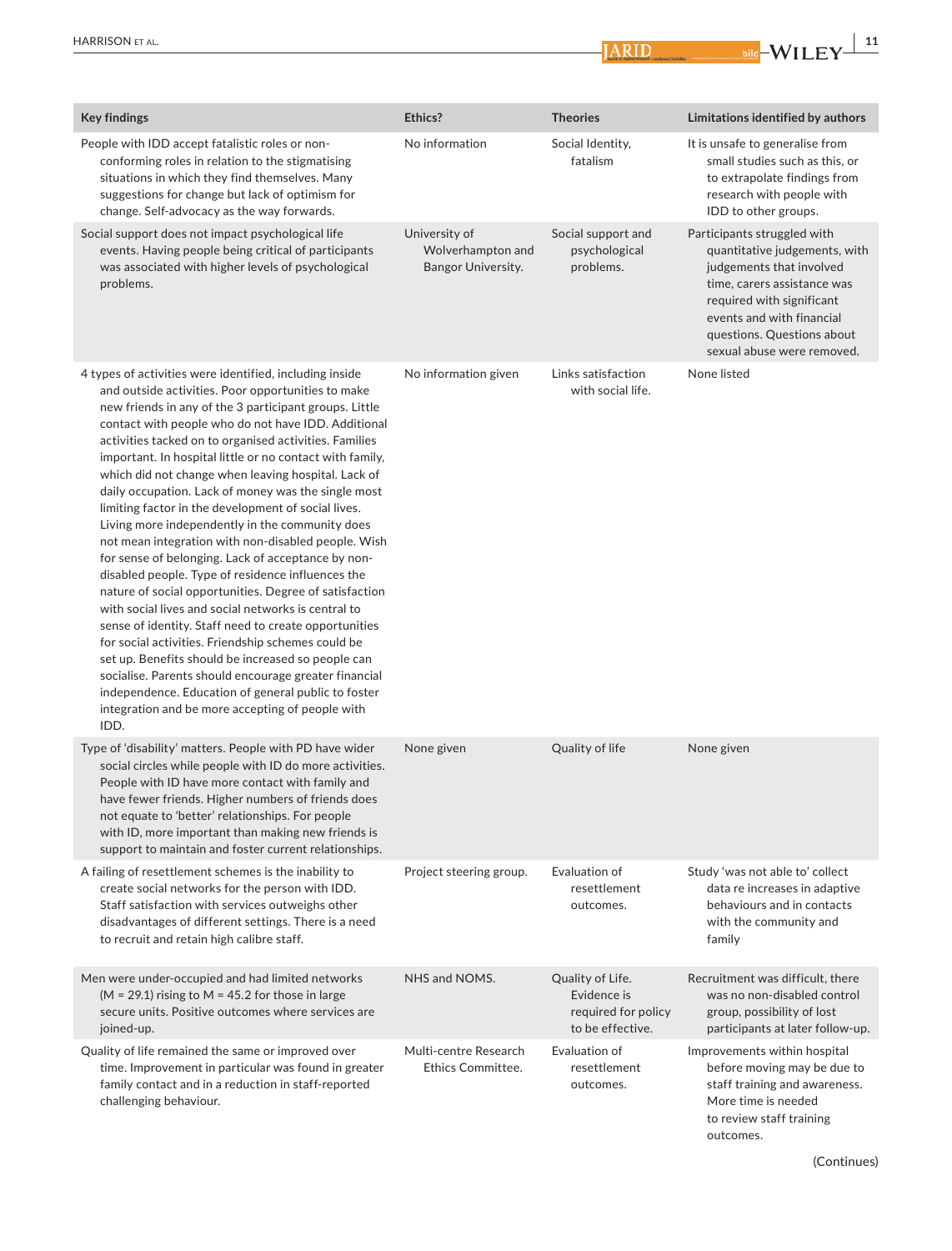HARRISON et al.

# **TABLE 2** (Continued)

 $I$   $FV$ - $\overline{IARID}$ 

**12 <sup>|</sup>** 

| References                                                                                                                  | Title                                                                                                                    | <b>Study sample</b>                                                                                         | Sample approach                                                                                                                                               | Design and methodology                                                                                                                                |
|-----------------------------------------------------------------------------------------------------------------------------|--------------------------------------------------------------------------------------------------------------------------|-------------------------------------------------------------------------------------------------------------|---------------------------------------------------------------------------------------------------------------------------------------------------------------|-------------------------------------------------------------------------------------------------------------------------------------------------------|
| Power and Bartlett<br>(2019)<br>QATSSD score:<br>Good                                                                       | Ageing with a learning disability:<br>Care and support in the<br>context of Austerity.                                   | $N = 21$ over 2 studies. $1st$<br>study $n = 4$ . $2^{nd}$ study<br>$n = 17$ .                              | $1st$ study purposive, $2nd$<br>study via local advocacy<br>service.                                                                                          | Qualitative. 1 <sup>st</sup> study<br>semi-structured<br>interviews and<br>photo-elicitation, 2 <sup>nd</sup><br>study semi-structured<br>interviews. |
| Prosser and Moss<br>(1996)<br>QATSSD score:<br>Moderate                                                                     | Informal Care Networks of Older<br>Adults with an Intellectual<br>Disability.                                            | $N = 32$ (carers of 32<br>people with ID).                                                                  | Part of a wider study<br>identifying older disabled<br>people in a borough of<br>NW England.                                                                  | Qualitative, semi-<br>structured interview<br>schedule                                                                                                |
| Robertson et al<br>(2001)<br>QATSSD score:<br>High                                                                          | Social networks of people<br>with mental retardation in<br>residential settings                                          | $N = 500$ people with<br>ID across village<br>communities, NHS<br>campuses and<br>community-based<br>homes. | This study provides greater<br>detail on social networks<br>from previously reported<br>from a larger project.<br>Sampling was random<br>within setting type. | Quantitative comparison<br>study.                                                                                                                     |
| Robertson et al<br>(2007)<br><b>OATSSD</b> score:<br>High                                                                   | Person-centred planning: factors<br>associated with successful<br>outcomes for people with<br>intellectual disabilities. | $N = 93$ over 2 years.                                                                                      | Purposive sampling of<br>organisations. The first<br>25 people with ID to<br>agree in each area, were<br>included.                                            | Quantitative study of the<br>effectiveness of PCP<br>after training.                                                                                  |
| Sango and<br>Forrester-Jones<br>(2018)<br>QATSSD score:<br>High                                                             | Spirituality and social networks<br>of people with intellectual<br>and developmental disability.                         | $N = 36$                                                                                                    | Purposive across two<br>different services (one<br>faith-based, one not).                                                                                     | Exploratory, mixed<br>methods (surveys,<br>semi-structured<br>interviews and<br>observation).<br>empirical.                                           |
| The Money,<br>Friends, and<br><b>Making Ends</b><br>Meet Research<br>Group c/o Tilly.<br>L. (2012)<br>QATSSD score:<br>High | Having friends - they help you<br>when you are stuck from<br>money, friends and making<br>ends meet research group       | $N = 11$ to start and $n = 7$<br>by the end of the<br>research                                              | All members of the group<br>were invited to be<br>participants                                                                                                | Social model of disability,<br>action research,<br>grounded theory<br>approach using<br>qualitative individual<br>and group interviews.               |

rated as poor and the three rated as moderate were used as secondary rather than primary sources when themes were considered. Themes were checked by the second author.

# **3**  | **RESULTS**

## **3.1**  | **Description of studies**

Sixteen of the studies reported on quantitative research, six on qualitative and five were mixed methods studies (see Tables 1 and 2). All but two studies (Emerson, 2004; Emerson & McVilly, 2004) measured network size, but often in different ways. Other studies used social networks to evaluate interventions (Donnelly et al. 1997; Hamilton et al., 2017; Robertson et al., 2007); mental health (Hulbert-Williams et al., 2011); the needs and views of caregivers (Heyman et al., 1997; Prosser & Moss, 1996); or compared people who had intellectual disabilities with people who had physical disability (Lippold & Burns, 2009). A consideration of the factors which influenced social networks is now presented. Firstly, quantitative

studies will be examined, including the quantitative aspects of the mixed methods studies. These are followed by a thematic analysis of the qualitative studies, including the qualitative aspects of the mixed methods studies.

# **3.2**  | **Quantitative studies: key findings**

Key findings from an examination of the quantitative data within this review are presented below. These findings relate to network size and characteristics, accommodation and location, and activities.

# 3.2.1 | Network size and characteristics

Network size in the 11 quantitative studies which measured this specifically, ranged from 0 (Dagnan & Ruddick, 1997) to a mean of 42 members (Forrester-Jones et al., 2004). Average network size reported in the quantitative studies was 12,059 members. Across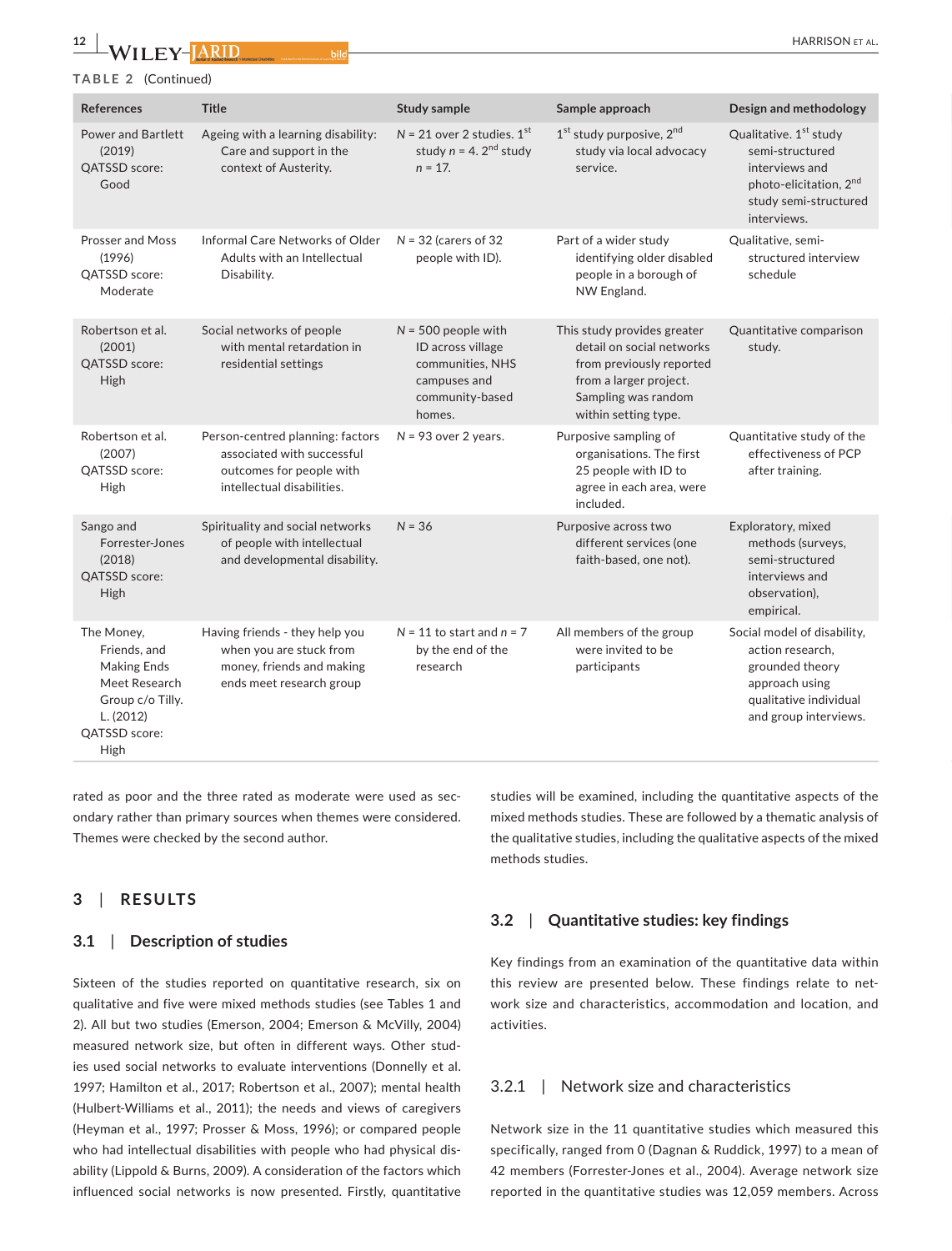| <b>Key findings</b>                                                                                                                                                                                                                                                                                                                               | Ethics?                       | <b>Theories</b>                                                                                              | Limitations identified by authors                                                                                                                                |
|---------------------------------------------------------------------------------------------------------------------------------------------------------------------------------------------------------------------------------------------------------------------------------------------------------------------------------------------------|-------------------------------|--------------------------------------------------------------------------------------------------------------|------------------------------------------------------------------------------------------------------------------------------------------------------------------|
| Retreating welfare state, absence of kin, variable<br>neighbourhood support, limited opportunities and<br>spaces for friendships to flourish.                                                                                                                                                                                                     | University of<br>Southampton. | Geographies of<br>disability and care.                                                                       | Sample is not diverse, not<br>necessarily generalisable.<br>Austerity affected the<br>shaping of the research.                                                   |
| Parents are main carers for most tasks, with siblings<br>taking less responsibility. Proximity to family does<br>not equate to additional support.                                                                                                                                                                                                | No details                    | Policy does not<br>adequately<br>recognise the<br>importance of<br>carers.                                   | None given.                                                                                                                                                      |
| People with ID are excluded and marginalised. Social<br>networks contain mainly other people with ID.<br>Personal, structural and care environment structure<br>all impact on social networks. Active support is linked<br>to positive outcomes.                                                                                                  | No details                    | Descriptive personal<br>and environmental<br>factors affecting<br>social network<br>size and<br>composition. | Sample of organisations was not<br>random, small number of<br>organisations used, where<br>participant had severe ID,<br>proxy responses may not be<br>accurate. |
| The efficacy of person-centred practice (PCP) is affected<br>by participant characteristics, contextual factors and<br>elements of the PCP process.                                                                                                                                                                                               | None given                    | Person-centred<br>Planning                                                                                   | Small sample sizes affected the<br>ability to calculate bivariate<br>and multivariate analyses.                                                                  |
| People in faith-based services had larger networks than<br>those in non-faith-based services ( $m = 78$ vs $m = 44$ ).<br>Both groups had staff as largest component of their<br>networks. Participants in faith-based services had<br>more social acquaintances, more friends without IDD<br>and more employers or colleagues in their networks. | NHS Ethics committee          | Spirituality and social<br>well-being                                                                        | Relatively small sample,<br>researcher bias, faith was<br>restricted to Christian, not<br>necessarily transferrable.                                             |
| Links austerity and social networks. People with<br>IDD define 'friends' and what it is like to have no<br>money. No work, no money, few friends and limited<br>confidence means we feel we live very limited and<br>unfulfilled lives.                                                                                                           | None given.                   | Austerity and social<br>networks                                                                             | Difficulty of some people to<br>concentrate for long periods,<br>conflicts of personality within<br>the group.                                                   |

the almost 30 years of this review, staff, family and other adults with intellectual disabilities most typically made up the majority of people's network membership, with other people without intellectual disabilities being in a minority. Those studies which measured networks in other ways, such as number of people seen in the previous seven days (Cooper, 1998), or number of activities undertaken with other people in the last four weeks (Emerson & Mcvilly, 2004) also found that networks were typically limited to these three groups. In Dagnan & Ruddick's, 1997 study, where mean network size was 3.1 members, the authors suggested that low numbers of non-disabled people in networks could be as a result of only recently moving from an institutional setting. In the most recent quantitative study, Bhardwaj et al. (2018) found the same three groups made up the bulk of adults' networks, with higher than average network size possibly linked to health, age and level of socially inclusive activities. Network size in all studies though remained significantly lower and less diverse than non-disabled people's networks.

## 3.2.2 | Accommodation and location

A key positive influence on social network size and/or satisfaction with social network members was accommodation type and location, which were usually inter-linked, most often as a result of U.K. Community Care policies which resulted in the closure of long-stay hospitals or other institutional settings. Studies found that larger settings, such as large residential homes, related to larger numbers of contacts with other adults with intellectual disabilities (Cooper, 1998), with few or no friends reported outside of the home (Donnelly et al., 1997). Cluster housing was reported to be related to smaller network size than accommodation which was more dispersed (Emerson, 2004). Smaller homes based in the community related to networks which were less dense (Dagnan & Ruddick, 1997; Emerson et al., 2000) and more likely to be considered close and companionable (Forrester-Jones et al., 2006). Grant (1973/1993) found that when adults with intellectual disabilities lived with parents, networks were typically small (six family and one friend or neighbour) with mothers providing most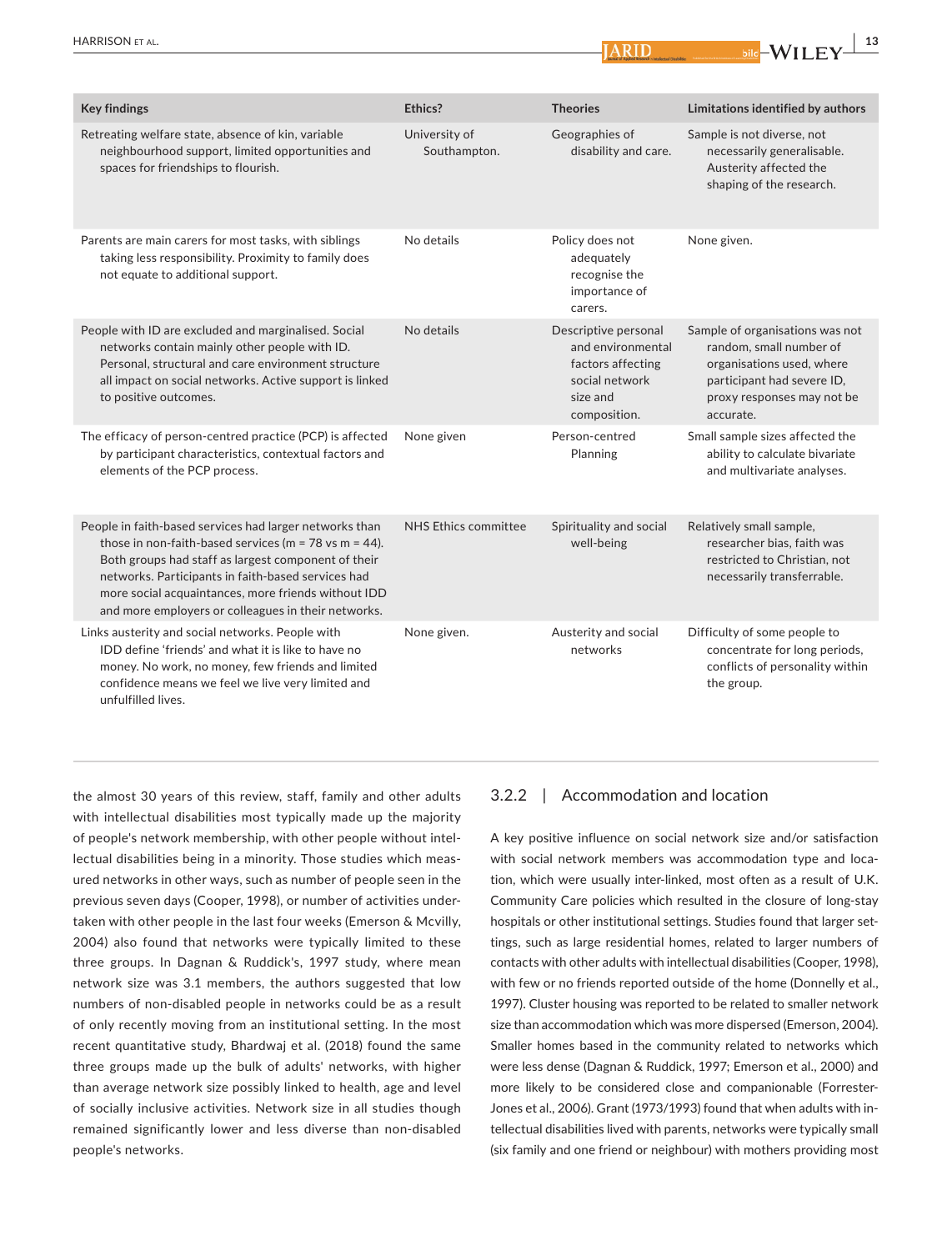**14 <sup>|</sup>** 

care. The structure of networks in this study changed over 2 years as policies were introduced which led to professional workers becoming more involved in the lives of adults with intellectual disabilities and their parent carers. This tended to replace the one friend or neighbour with one professional worker, leaving network size unchanged. Perry et al. (2011) offered an alternative view of the influence of accommodation and location. In their study of adults moving from institutions into community settings, they found that staff training may have been an influencing factor in the higher number of activities undertaken by adults before they left the institutional setting. Hospital staff knew that adults were going to be moving into community settings, and the institution day service closed; suggesting that while important, smaller community-based accommodation could be even further enhanced. Robertson et al. (2001) similarly found that while accommodation was a clear factor in network size and structure, personal characteristics, staff ratio, institutional climate and the use of 'active support' also affected these aspects of the social networks of adults with intellectual disabilities.

# 3.2.3 | Activities

Over the timeframe of these studies, it was suggested that public spaces where friendship activities were found to be more likely to occur (Emerson & McVilly, 2004). Forrester-Jones et al., (2004) findings concurred; they concluded that being employed was a significant factor in increasing social network size and diversity. Day services, where these were available and accessed, were spaces where adults with intellectual disabilities could engage with others outside their home environment, but networks remained small overall (Bhardwaj et al., 2018; Cooper, 1998). Many studies highlighted that even though policies with their basis in normalisation principles, such as community care and person-centred planning, had had a beneficial impact on the lives and networks of adults with intellectual disabilities, the aim of full inclusion in terms of community presence and relationships that early authors had argued for had yet to be achieved (Cooper, 1998; Donnelly et al., 1997; Robertson et al., 2001, 2007). They found that although activities had shifted location from institutional to community settings, these were still segregated from 'ordinary' activities enjoyed by non-disabled people. Activities often took place as a group of adults with one staff member all undertaking the same necessary household activity such as shopping, or took place in day service settings. Both these types of activity, while important, provided adults with limited opportunity to create relationships or build networks as they were unlikely to either meet new people, or to meet a diverse range of people (Lippold & Burns, 2009). Contacts with new neighbours did not necessarily lead to inclusion (Perry et al. 2011); and adults with intellectual disabilities remained criticised by others across settings and by different network members (Forrester-Jones et al., 2004, 2006; Hulbert-Williams et al., 2011). Where networks increased significantly and included higher numbers of non-disabled members, this was in a workplace setting and networks took time to develop as familiarity grew (Forrester-Jones et al., 2004).

#### *Summary*

An examination of the quantitative data has suggested that social network size and structure can be affected by policy. Policies based on normalisation from the 1990s led to adults with intellectual disabilities being moved from institutional to a range of community settings. This provided opportunities for social networks to be developed and maintained. Differences in social networks were found between accommodation type and location, and activity type. Networks remained smaller than that of the wider non-disabled population and were typically comprised of other people with intellectual disabilities, staff and family.

#### **3.3**  | **Qualitative studies: key themes**

Forrester-Jones et al. (2006) highlight the importance of allowing individuals with intellectual disabilities to report on their own social lives, rather than relying on staff accounts; individuals being the best judge of who is included in their social network. Gregory et al.'s (2001) study found participants valued relationships which were friendly, where people got on with one another and did 'ordinary' activities together, such as shopping, working and conversing with neighbours. In that vein, supportive relationships, where they existed, were recognised and valued by people with intellectual disabilities (Bhardwaj et al., 2018). This could be seen in people with intellectual disabilities' definitions of friendships particularly. For example,

> We say that a friend is someone who is there for you when you are stuck, and someone who is gentle, kind and helpful. You can tell your friends things you do not want other people to know. It is also about having people to spend time with and do things together.

> > (The Money, Friends and Making Ends Meet Research Group, 2012, p. 130)

Using thematic analysis to consider the experiences of adults with intellectual disabilities from their own perspective, an aspiration for ordinariness, of 'normality' was found throughout the qualitative literature, yet opportunities for the development of broader social networks were often thwarted (Hamilton et al., 2017; Jahoda et al., 1990). This was the main theme which emerged in the analysis of the qualitative data. The following subthemes were also identified: networks and identity; networks and power; networks and inclusion; networks and family; and networks and support services (see Figure 2). These are presented in turn below.

#### 3.3.1 | Networks and identity

The ways in which people with intellectual disabilities made meaning of their experiences were directly affected by how they understood themselves in terms of their relationships with others (Heyman et al.,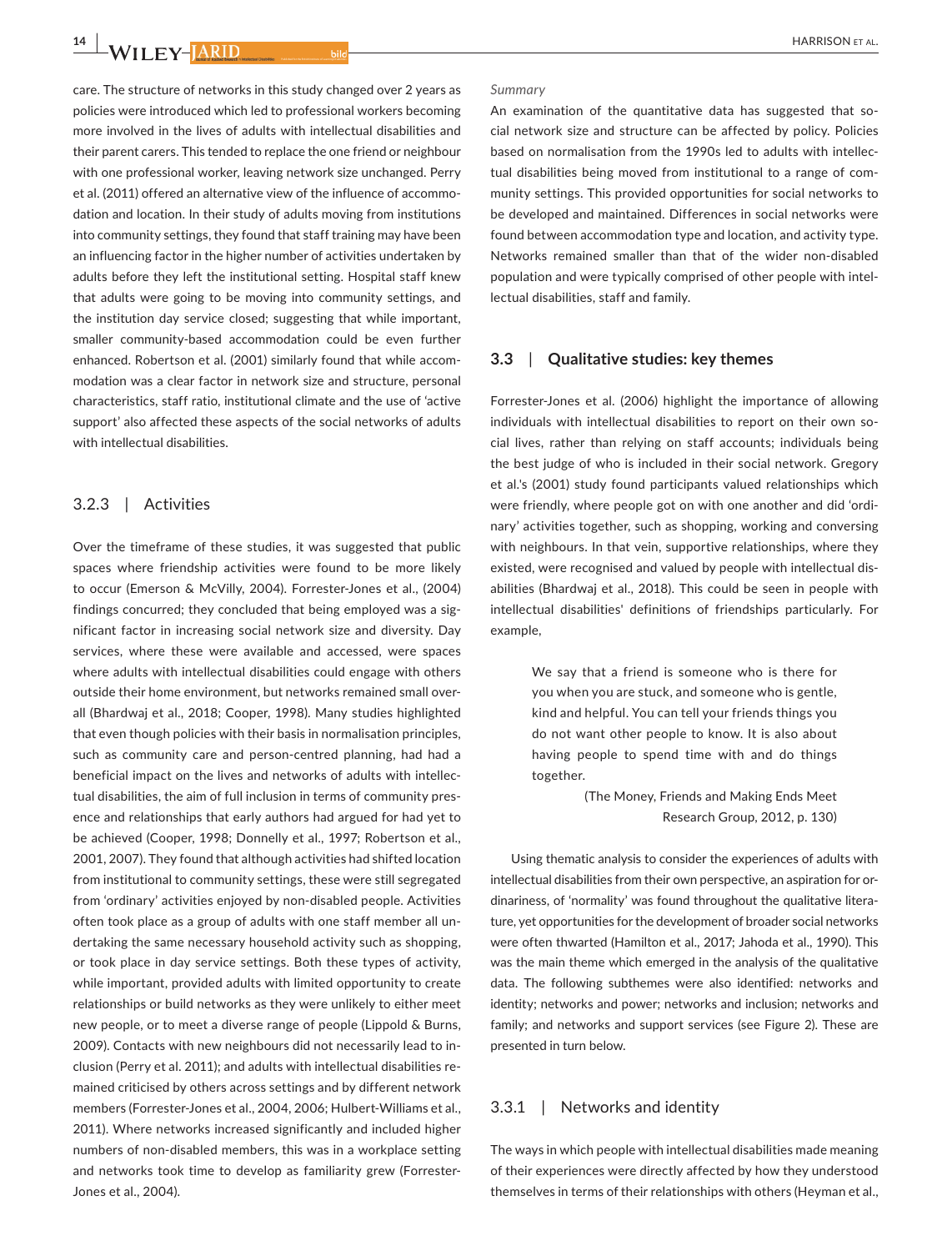

ARID

1997; Head et al., 2018). This could be confusing (Dagnan & Ruddick, 1997; Head et al., 2018) and work both positively and negatively for individuals. The dichotomy that adults with intellectual disabilities experienced was knowing that even while striving to be ordinary, they were being treated as other than ordinary, which could also negatively impact one's sense of self and one's relationships (The Money, Friends, & Making Ends Meet Research Group c/o Liz Tilly, 2012).

Positive relationships and networks were found to be essential for the formation of a positive sense of identity (Gregory et al., 2001; Heyman et al., 1997; Jahoda et al., 1990). A negative social identity could equally be created through negative relationships and networks. Hulbert-Williams et al.'s (2011) study for example noted the relationship between some psychological problems and higher levels of criticism by others. The creation of positive social networks and identities included the need for support from others which should be multi-dimensional in order to be effective. This included support to understand social norms which societies create around forming and maintaining relationships and the ways in which identity can be affected by deviance from those norms (The Money, Friends, & Making Ends Meet Research Group c/o Liz Tilly, 2012). Support could be from a variety of sources which should include self-advocacy (Gregory et al., 2001; Heyman et al., 1997). Without support, lack of social networks and valued identities could be thwarted and could lead to vicious cycles within relationships and networks, where people with intellectual disabilities had devalued social identities and could deal with the frustration this caused through fatalistic acceptance of those spoiled identities, often experiencing depression, anxiety, hostility or anger (Hulbert-Williams et al., 2011). Robert for example explained how his lack of networks affected his sense of self, 'I have a bottle of vodka, big massive bottle of vodka on own and drink it. I said "nobody wants me"' (Hamilton et al., 2017, p. 301).

#### 3.3.2 | Networks and power

Thwarted opportunities also related to power, especially the powerlessness experienced by adults with intellectual disabilities.

When relationships with staff worked well, this could outweigh many other disadvantages people experienced within their new services, especially when people moved out of institutional care (McConkey et al., 2003). A lack of control in relationships with staff was particularly apparent though when people spoke about their experiences of relationships in institutional settings. Abusive relationships with staff could have subsequent negative effects on sense of self (Head et al., 2018). As a participant in Gregory et al.'s study (2001, p. 287) explained, 'They're quite all right here, as long as you do what you're told'.

People also experienced little power over ending of relationships, especially when decisions about where they live, with whom, and whether and when they move were made at short notice, often without information or their input. Often the importance of maintaining relationships was thwarted by staff who were nevertheless ideally placed to support that maintenance (Jahoda et al., 1990; McConkey et al., 2003). When relationships, which often helped people to feel safe, were so frequently ended (especially relationships with staff), people were left feeling bereaved as they knew and were known by so few people (Hamilton et al., 2017; Head et al., 2018).

People reported finding a range of systems difficult or impossible to negotiate (Power & Bartlett, 2019). Many people did not have access to digital systems and many could not read or write, so needed support from people in their networks without intellectual disabilities in order to access and negotiate systems which are vital for well-being (such as welfare benefits, housing and finances). When this was lacking, people could easily experience a slide into debt and crisis without the social networks and relationships which could slow or stop the slide into powerlessness (The Money, Friends, & Making Ends Meet Research Group c/o Liz Tilly, 2012).

Policies introduced to promote adults with intellectual disabilities as employers of their own staff, in principle appeared to afford the opportunity to move into more powerful roles. Yet people still experienced stigma and powerlessness even in these relationships (Hamilton et al., 2017), thereby thwarting possible opportunities for social network development.

# 3.3.3 | Networks and inclusion

The composition of people's social networks was far from inclusive of non-disabled people, with most people with intellectual disabilities having very few close relationships of any kind and of those, most being people with intellectual disabilities.

People who had moved from institutional life to living in communities were often, 'deeply disappointed' (Jahoda et al., 1990, p. 138) with their lack of integration into 'ordinary' community life and their lack of expected friendships with non-disabled people. Sadly, lower expectations were indicative of people's higher satisfaction with their move (Gregory et al., 2001; Head et al., 2018). Lack of community acceptance appeared to occur irrespective of a person's previous or current accommodation (Murphy et al., 2017).

Lack of meaningful daytime activity was also an issue (Murphy et al., 2017) and when staff attempted to involve people with intellectual disabilities in their communities through activities, these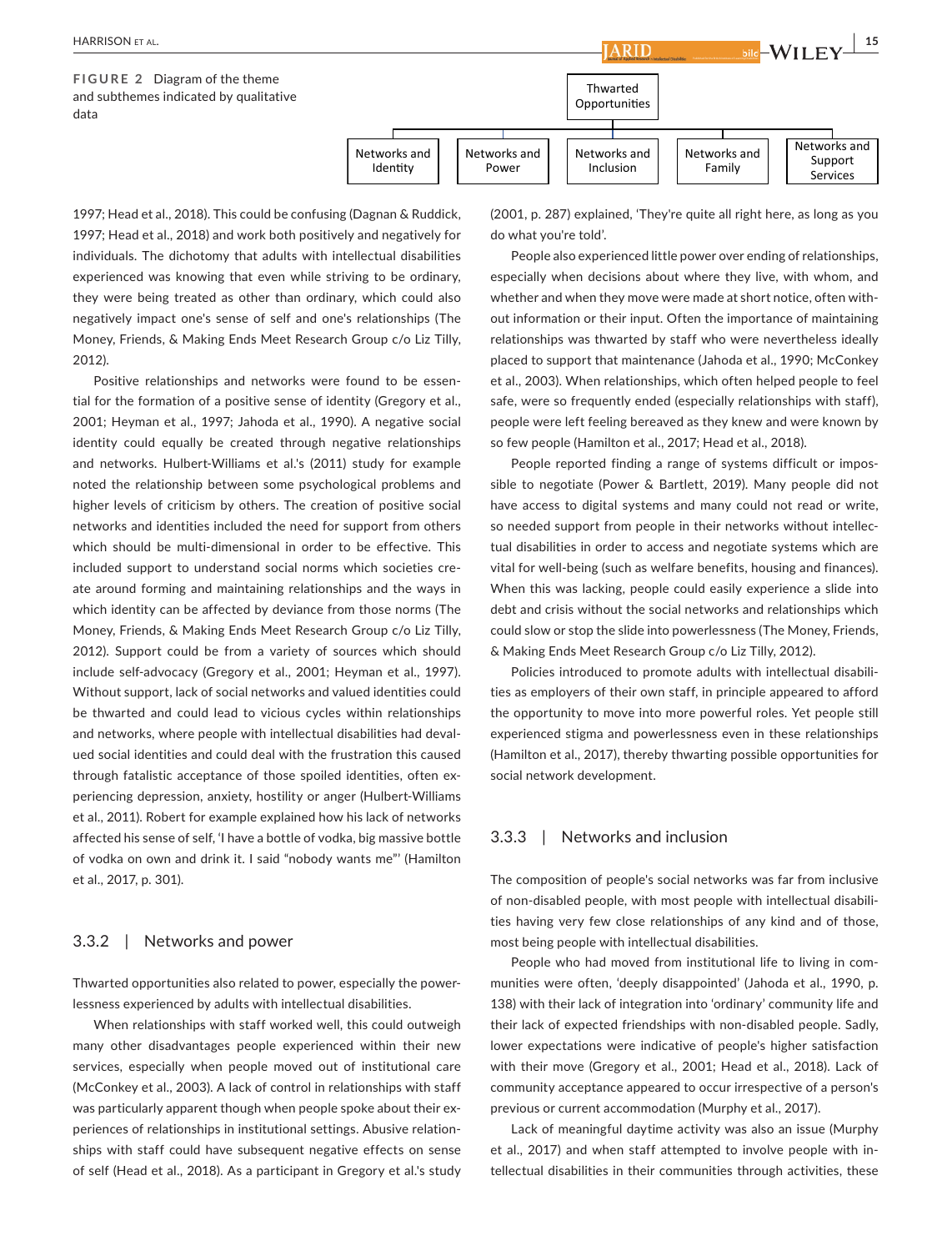**16 <sup>|</sup>** 

tended to be activities delivered to groups of people with intellectual disabilities rather than as part of wider communities. The effects of the double stigma of having intellectual disabilities and having segregated activities affected individuals and their sense of self, 'Makes me feel that size, (the participant made a gesture towards the ground indicating how small he felt) as though I could just crawl into a hole and curl up' (Jahoda et al., 1990, p. 139).

This stigma was also seen in 'ordinary' activities and spaces. Adults with intellectual disabilities and the people who supported them were aware of often erroneous reasons for resistance from employers for example (Hamilton et al., 2017; Murphy et al. 2017), even when people performed above the standard of non-disabled colleagues (Hamilton et al., 2017).

Much of the literature suggested the need for not only individualised approaches to the training of people with intellectual disabilities and their staff, but also wider tackling of the social stigma attached to negative perceptions about people with intellectual disabilities. This stigma thwarted opportunities for social network development. Authors suggested tackling stigma could begin to dismantle barriers and negative stereotypes, which otherwise may have prevented non-disabled people from considering friendships with people with intellectual disabilities (Forrester-Jones et al., 2004; Head et al., 2018; Heyman et al., 1997; Jahoda et al., 1990; McConkey et al., 2003).

#### 3.3.4 | Networks and family

Most studies highlighted that a key relationship in many people's lives was the relationship they had with members of their family. As with other relationships in the literature, family relationships (and their lack) could have an empowering or disempowering effect in people's understandings of themselves and their network development.

When people with intellectual disabilities received positive regard from people in their social networks, particularly family, (sometimes described as, 'best friend' (Bhardwaj et al., 2018, p262)), it boosted their self-esteem and self-image. Being close to family both figuratively and literally could improve the way people with intellectual disabilities felt about themselves (Head et al., 2018; Heyman et al., 1997; Jahoda et al., 1990). Conversely, physical and emotional distance or abuse could have devastating effects (Power & Bartlett, 2019; Grant, 1973/1993).

While families could be a source of valuable and valuing support, Murphy et al. (2017, p. 964) warned professionals not to make assumptions about family settings equating to positive solutions, as when family were perceived as overprotective or abusive (Power & Bartlett, 2019) people experienced limitations in the rest of their relationships and network (Grant, 1973/1993; Bhardwaj et al., 2018), thwarting opportunities to develop supportive networks.

Just as authors suggested that policies based in normalisation, such as personalisation and community care, could be perceived as mere rhetoric when not backed by resources, families too were fearful of their family members falling through the gaps in any policy

delivery (Prosser & Moss, 1996; Grant, 1973/1993), so strived to protect them from the 'irresponsible' 'drive towards increased independence and choice' at any cost (Hamilton et al., 2017, p. 295).

In situations where family were absent, the importance of being connected socially, including being connected to charitable services, became essential for well-being, relationships, social justice and rights (Hamilton et al. 2017; The Money, Friends, & Making Ends Meet Research Group c/o Liz Tilly, 2012). These adults with intellectual disabilities were often reliant on a Social Worker or Care Manager to make decisions on their behalf, making their struggle harder than for those who had family support (Hamilton et al., 2017; Power & Bartlett, 2019).

Both people with intellectual disabilities and their (often olderaged) parents could feel trapped in situations where their own expectations around coping were unrealistically high yet support for improvement was desperately needed but either not trusted or not forthcoming, leading people with intellectual disabilities and their wider family members to crisis point (Prosser & Moss, 1996). Policies which promoted the far earlier intervention by professionals, respected the reciprocal nature of care, and had a psychological understanding of the functioning of families and social networks, could better enable the development of wider social network structures and community participation (Grant, 1973/1993).

## 3.3.5 | Networks and support services

Where Local Authorities had reduced or removed the services they provided, often voluntary sector groups had been a vital source of support. Despite positive policy developments, when experiencing cuts to their services people with intellectual disabilities appeared thwarted in their lives and opportunities for relationships without significant additional support from others (Power & Bartlett, 2019; The Money, Friends, & Making Ends Meet Research Group c/o Liz Tilly, 2012). Adults with intellectual disabilities needed support not only to access social activities and networks but also to access a range of support services (Sango & Forrester-Jones, 2018).

Negative impacts of cuts to services on existing networks were reported. Lack of money and irregular hours of support led to reports of boredom (Power & Bartlett, 2019; The Money, Friends, & Making Ends Meet Research Group c/o Liz Tilly, 2012), isolation and harassment by strangers or neighbours. Hamilton et al. (2017) and The Money Friends and Making Ends Meet Research Group c/o Liz Tilly (2012) suggested that any positives of the Personalisation agenda were greatly diminished by significant cuts to social care budgets. As Michael explained, 'they're trying to stretch people as far as they can without spending any money to give people support' (Hamilton et al., 2017, p. 294).

Proactive support and reciprocal social network relationships were required to prevent problems occurring in the first instance, with for example reading letters, paying essential bills, shopping, accessing food banks and budgeting on very limited or zero finances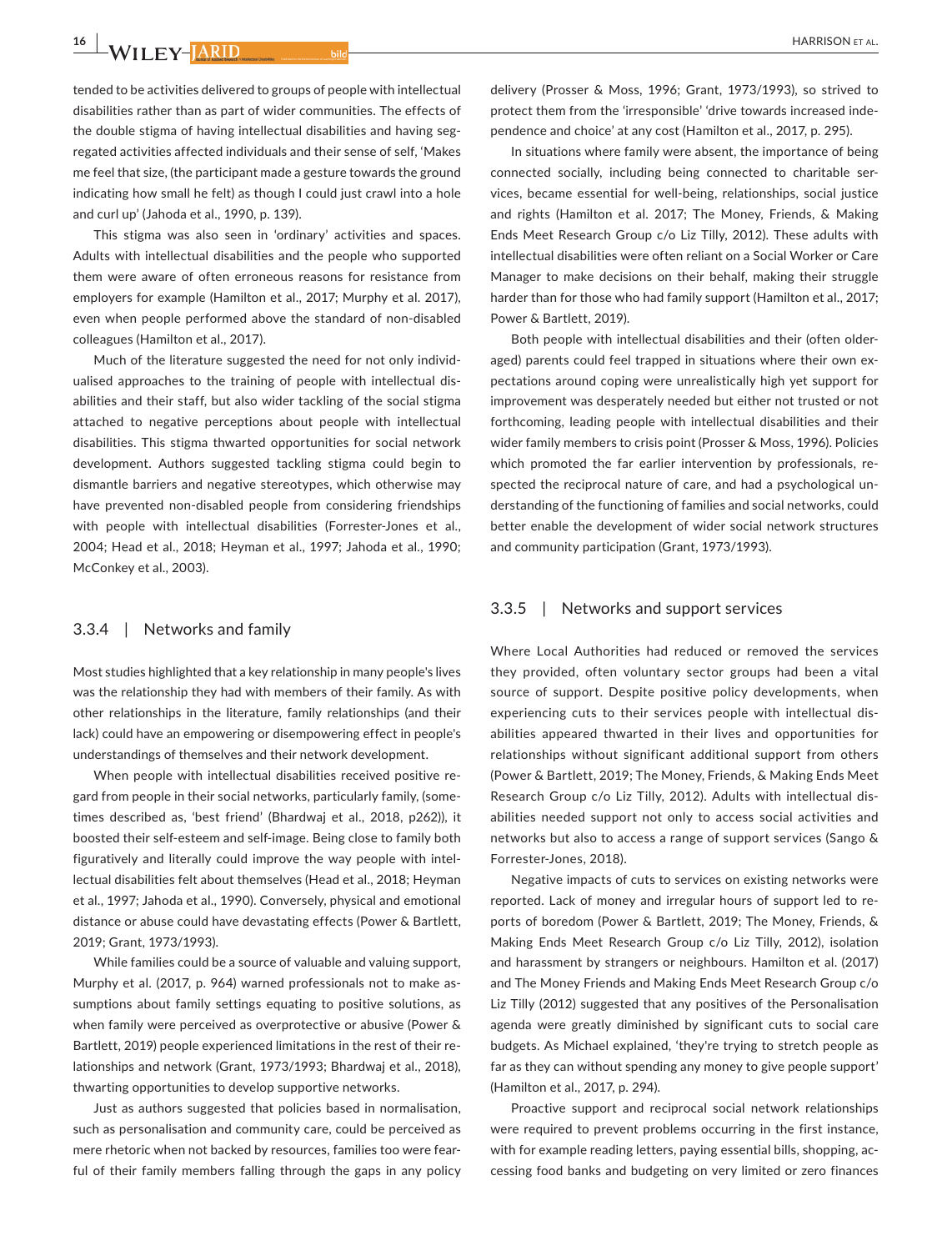ARID

until benefits were available (The Money, Friends, & Making Ends Meet Research Group c/o Liz Tilly, 2012).

As austerity policies continued, relationships and meaningful networks were perceived as being unimportant in the eyes of funders (Hamilton et al., 2017, p. 301). It was therefore unsurprising that people with intellectual disabilities could feel, 'Sometimes it seems like we are always in a battle' (The Money, Friends, & Making Ends Meet Research Group c/o Liz Tilly, 2012, p. 131).

# **4**  | **DISCUSSION**

When considering the experiences of adults with intellectual disabilities highlighted by this literature review it is possible to illuminate the results further by synthesising Goffman's theory of stigmatisation and Wolfensberger's concept of normalisation.

In this way, it is possible to begin to consider not only the ways in which people with intellectual disabilities are perceived by societies more widely, but also the effects this could have on people's sense of identity, their social networks and their experience of relationships.

The construction of an ordinary identity through social networks can be viewed and understood from the perspective of symbolic interactionism. Using this approach, various aspects of self, such as self-worth, are linked to the ability to understand and play valued social roles, in socially accepted ways (Goffman, 1990a, 1990b). Crucially, the understanding of self and identity is created in one's social interactions with others and is therefore significantly impacted by one's social networks, or their lack. Yet this study has shown that the opportunity structures Forrester-Jones and Grant suggested in their study in 1997 do not appear to have developed into wider interpersonal relationships which authors argued enhance the identities of people with intellectual disabilities (van Asselt-Goverts et al., 2013; Sullivan et al., 2016). The desire for an ordinary identity can be at least partially explained by an awareness that one both is and is not perceived by others as ordinary (Wolfensberger et al., 1972); this review has highlighted that little has changed in terms of opportunities for this ordinariness to be reflected in social networks (Gregory et al., 2001). There were clear links to Goffman's consideration of stigma as a tool to identify socially constructed deviance and to ensure identity creation is embedded in the understandings of both stigmatisers and those being stigmatised (), which has been highlighted throughout the timespan of this literature review (Hamilton et al., 2017; Jahoda et al. 1990). Wolfensberger et al. (1972) argued that this understanding required people with intellectual disabilities to be immersed in, rather than isolated from communities. The creation of identity then can be understood as a joint, symbiotic activity; identity becomes both a verb and a noun in the context of social networks. Yet adults with intellectual disabilities reported deep disappointment with a lack of community acceptance and engagement which did not appear to change over time (Jahoda et al., 1990; Murphy et al., 2017).

Without the support of social networks, extreme marginalisation could further affect people's poor sense of self, which could be devastating (Goffman, 1990a, 1990b; Hamilton et al. 2017;

Hulbert-Williams et al., 2011; Wolfensberger et al., 1972). Yet typical service approaches to integration, which are assumed to lead to wider networks including friendships and relationships with nondisabled people and therefore address the power imbalances of societies, often did not deliver positive change, as Wolfensberger et al. (1972) warned and both Robertson et al. (2001) and The Money Friends and Making Ends Meet Research Group c/o Liz Tilly (2012) re-iterated. In addition to experiencing powerlessness in their relationships and networks, stigma is also experienced by people with intellectual disabilities in their desire for ordinary patterns of behaviour such as being employed (Goffman, 1990a, 1990b). A range of policies and programmes highlight the opportunities provided by employment (Parkin et al., 2020) which could build a less-stigmatised self-identity; but this too remained a dream rather than a reality for many people with intellectual disabilities (Hamilton et al., 2017).

In terms of inclusion, Goffman (1990) explained that often people are aware of the stigmatised characteristic they embody and can feel shame, as Jahoda et al.'s (1990) study showed. Stigma could extend to the places and spaces individuals with intellectual disabilities inhabit and despite critiques of normalisation (Donnelly et al., 1997) and stigma, this did not appear to change over time (Gregory et al., 2001; Heyman et al., 1997). Just as actors in a drama must maintain an image of self which they feel will be accepted by their peers and society more widely, so people with intellectual disabilities could feel they must hide their true 'selves' by managing their spoiled identities and adapting their behaviours (Emerson & McVilly, 2004). Stigma therefore created a negative dynamic relationship which also thwarted social network creation; this too did not appear to change over time (Head et al., 2018; Jahoda et al., 1990).

Expectation was an important consideration for people with intellectual disabilities and their families but was only part of the story in a stigmatising society where identity, networks and relationships can be spoiled (Goffman, 1990a, 1990b; Heyman et al., 1997). This can apply in all relationships and can be particularly complex and nuanced in families, who can often experience the effects of courtesy stigma from others. Family members of people with intellectual disabilities can also internalise the stigma they experience, blaming themselves for their family member's condition and situation (often known as affiliate stigma). As this review has shown, unrealistic expectations of and by families could lead to parents taking on the caring 'burden' and being unwilling to share that for many reasons (Prosser & Moss, 1996; Grant 1973/1993; McConkey et al., 2003). Often the opportunity for family members to create and maintain what Goffman (1991) referred to as 'ordinary' social identities as individuals rather than the 'virtual' stigmatised identities they inhabit was not available, especially in settings where segregation and isolation were the norm, creating additional pressure for everyone involved. This too did not appear to change over time (Bhardwaj et al., 2018; Emerson, 2004; Jahoda et al.,1990; Power & Bartlett, 2019).

Until the stigmatising perceptions of people with intellectual disabilities were challenged and addressed, with a strong emphasis on advocacy, Wolfensberger et al. (1972) argued that they would persist unchecked leaving people with intellectual disabilities to exist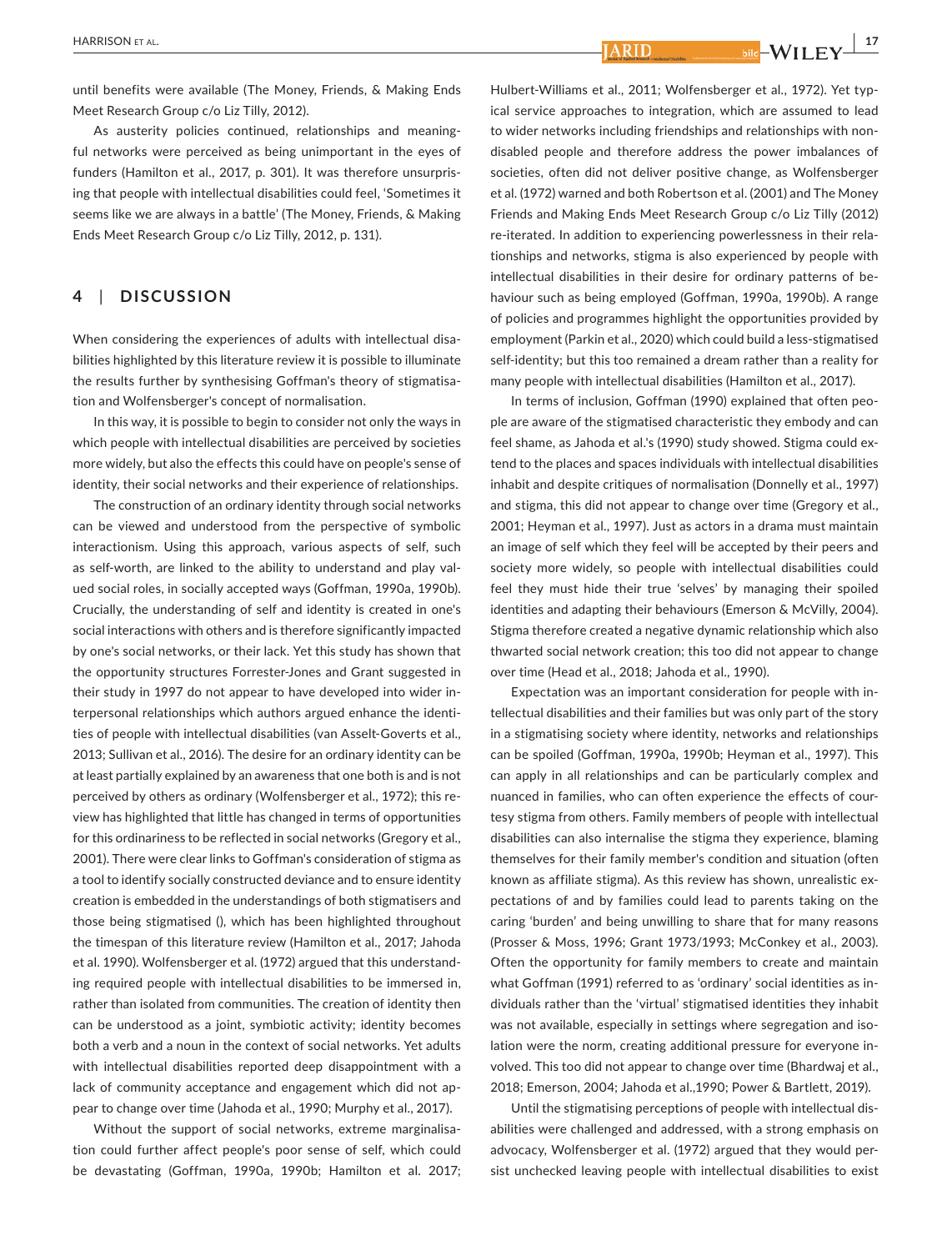$\frac{18}{18}$  W<sub>II</sub> FY-HARID

as one-dimensional, devalued citizens with devalued social roles. Wolfensberger et al. (1972) went on to argue that support could lead to the benefits inherent in being part of an inclusive society which encourages social support networks, relationships and support systems between people with and without intellectual disabilities. In a time of austerity policies leading to significant cuts to services, less statutory support is available for people with intellectual disabilities, and the voluntary sector is being relied upon to provide the most basic of support (NIHR SSCR, 2020). Yet support is needed to access the voluntary sector, making social networks even more essential; and the sector itself is experiencing cuts to the services it can provide. This study suggests this has affected the ability of voluntary sector organisations to act as part of meaningful networks which 'catch' those falling through the net of statutory support and to support advocacy (Power & Bartlett, 2019; The Money, Friends, & Making Ends Meet Research Group c/o Liz Tilly, 2012).

Many people with intellectual disabilities had dreams and aspirations of ordinariness which were thwarted by their spoiled identities and their lack of power, inclusion and support. That this was a theme across decades is illustrated by William for example, who explained there were, 'a lot of things I'd like to do, but I can't'; asked what made him happy, William replied, 'when you can do what you want' (Heyman et al., 1997, p. 49). Susan, in Hamilton et al.'s study 20 years later, echoes this experience almost word for word, 'There's a lot of places I would like to go and things that I would like to do and I don't have anyone that I can go with and I would never go by myself' (Hamilton et al., 2017, p. 302).

This literature review and synthesis has shown that the voices and experiences of people with intellectual disabilities, parent carers and staff can illuminate the ways in which the day-to-day effects of policy were experienced in terms of social networks. It is this holistic approach which is needed in order that policy can be informed, created, funded and implemented more effectively, benefitting not only people with intellectual disabilities, but communities and societies also, so that an 'ordinary' life with supportive social networks can be grasped and embraced (Cooper, 1998; Emerson & McVilly, 2004; Sango & Forrester-Jones, 2018).

## **4.1**  | **Limitations**

There are limitations to this review. Firstly, studies dating back as far as 1990 reflect the relationships and policies of the closure of large institutional hospitals of the time, which while relevant, have now been superseded. Secondly, some articles focused on cost rather than social networks specifically, some studies measured social relationships in different ways, and some did not include the views of people with intellectual disabilities directly. Different search terms or databases may have provided different results. Lastly, there are a number of theories which could have been used as a lens to illuminate the results of this study instead of stigma and normalisation, which may have suggested different interpretations of the experiences of people with intellectual disabilities.

# **5**  | **CONCLUSIONS**

This systematic literature review and thematic analysis has highlighted the lack of published research in the U.K. which considers the social networks of people with intellectual disabilities and includes the voices or experiences of people with intellectual disabilities, their families and/or carers. While globally the voices of people with intellectual disabilities are beginning to be reported more widely, only 27 U.K.-based articles across the last 29 years met the search criteria for this study and have been thematically reviewed and synthesised in this way.

Synthesising the results of the review with Goffman's theory of stigmatisation, and Wolfensberger's concept of normalisation enabled a consideration of the ways in which adults with intellectual disabilities were perceived by societies more widely, and the effects this could have on people's sense of identity, their social networks and their experience of relationships. People with intellectual disabilities need support in order to have access to meaningful, valued relationships and roles. Policies which affected people with intellectual disabilities could benefit their social networks but were bound by current financial constraints.

Suggestions for ways to enhance rather than thwart the dreams of an ordinary life are suggested. The need for appropriate policy which is adequately funded and takes full account of the desires of people with intellectual disabilities has been demonstrated. The need for funded support to make, develop and maintain relationships and social networks has been highlighted. Training for people with intellectual disabilities, families and staff should tackle not only people's own abilities in creating and maintaining social networks but also wider social stigma which so often thwarts dreams of ordinariness and creates negative environments where identities are spoiled, often despite the efforts of staff and families. Further U.K.-based research regarding the significance of support for social networks in and on the lives of people with intellectual disabilities is needed.

#### **CONFLICT OF INTEREST**

No conflicts of interest are declared.

#### **DATA AVAILABILITY STATEMENT**

Data sharing not applicable – no new data generated. Data sharing is not applicable to this article as no new data were created or analyzed in this study.

#### **ORCID**

*Rachel Abigail Harrison* <https://orcid.org/0000-0002-1982-083X> *Jill Bradshaw* <https://orcid.org/0000-0002-0379-8877> *Michelle McCarth[y](https://orcid.org/0000-0003-1358-2516)* <https://orcid.org/0000-0003-1358-2516>

#### **REFERENCES**

Beadle-Brown, J., Leigh, J., Whelton, B., Richardson, L., Beecham, J., Baumker, T., & Bradshaw, J. (2016). Quality of life and quality of support for people with severe intellectual disability and complex needs. *Journal of Applied Research in Intellectual Disabilities*, *29*(5), 409–421.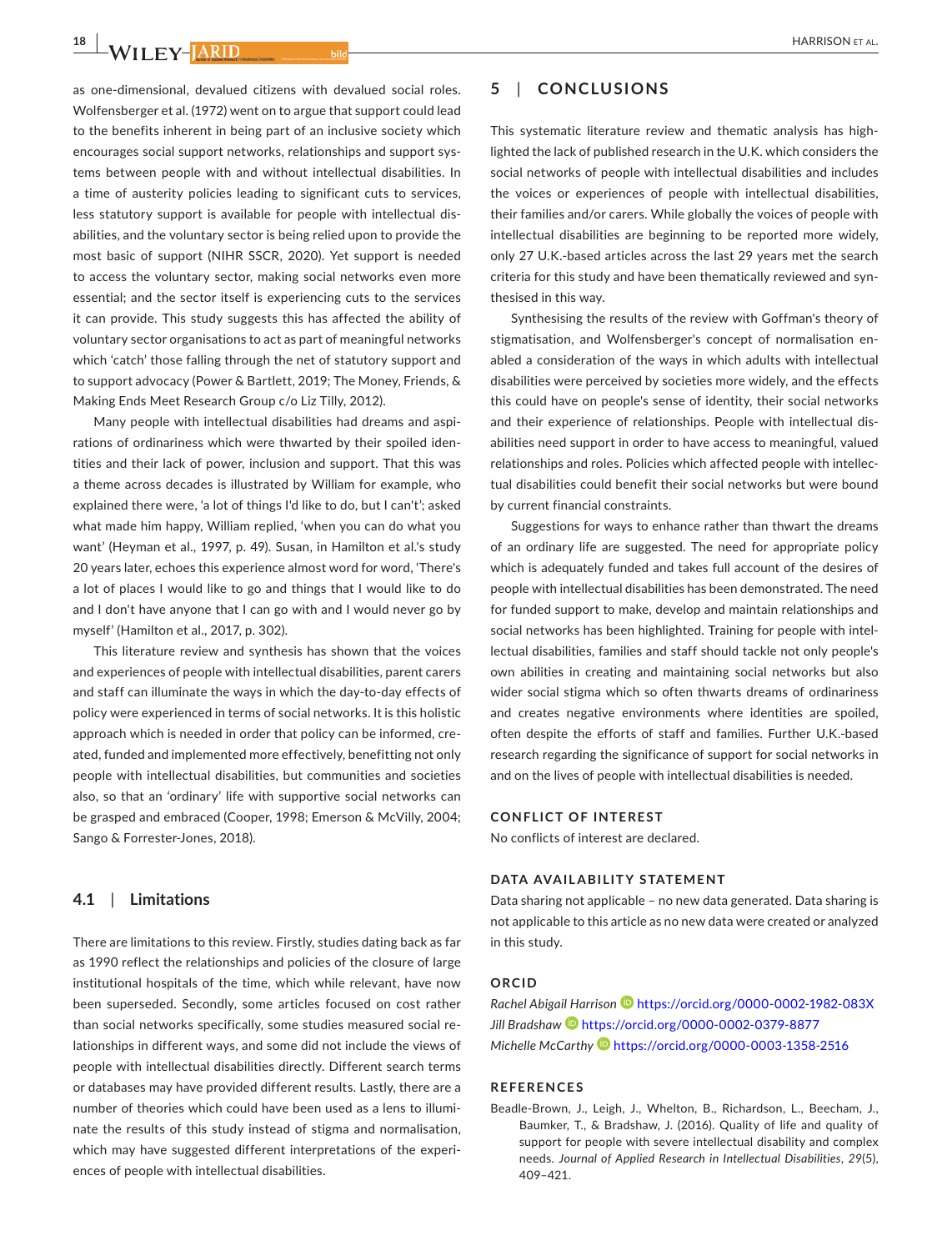- Bele, I. V., & Kvalsund, R. (2016). A longitudinal study of social relationships and networks in the transition to and within adulthood for vulnerable young adults at ages 24, 29 and 34 years: compensation, reinforcement or cumulative disadvantages? *European Journal of Special Needs Education*, *31*(3), 314–329. [https://doi.](https://doi.org/10.1080/08856257.2016.1187886) [org/10.1080/08856257.2016.1187886](https://doi.org/10.1080/08856257.2016.1187886)
- Bhardwaj, A. K., Forrester-Jones, R. V., & Murphy, G. H. (2018). Social networks of adults with an intellectual disability from South Asian and White communities in the United Kingdom: A comparison. *Journal of Applied Research in Intellectual Disabilities*, *31*(2), e253–e264. <https://doi.org/10.1111/jar.12351>
- Bogdan, R., & Taylor, S. (1987). Toward a sociology of acceptance: The other side of the study of deviance. *Social Policy*, *18*(2), 34–39.
- Braun, V., & Clarke, V. (2006). Using thematic analysis in psychology. *Qualitative Research in Psychology*, *3*, 77–101. [https://doi.](https://doi.org/10.1191/1478088706qp063oa) [org/10.1191/1478088706qp063oa](https://doi.org/10.1191/1478088706qp063oa)
- Callus, A. M. (2017). 'Being friends means helping each other, making coffee for each other': Reciprocity in the friendships of people with intellectual disability. *Disability & Society*, *32*(1), 1–16. [https://doi.](https://doi.org/10.1080/09687599.2016.1267610) [org/10.1080/09687599.2016.1267610](https://doi.org/10.1080/09687599.2016.1267610)
- Centre for Reviews and Dissemination (2009). *Systematic reviews: CRD's guidance for undertaking reviews in health care* (3rd ed.). Centre for Reviews and Dissemination, University of York.
- Chappell, A. L. (1992). Towards a sociological critique of the normalisation principle. *Disability, Handicap & Society*, *7*(1), 35–51. [https://doi.](https://doi.org/10.1080/02674649266780041) [org/10.1080/02674649266780041](https://doi.org/10.1080/02674649266780041)
- Cooper, S. A. (1998). A population-based cross-sectional study of social networks and demography in older compared with younger adults with learning disabilities. *Journal of Learning Disabilities for Nursing, Health, and Social Care*, *2*(4), 212–220.
- Culham, A., & Nind, M. (2003). Deconstructing normalisation: Clearing the way for inclusion. *Journal of Intellectual and Developmental Disability*, *28*(1), 65–78. [https://doi.org/10.1080/1366825031](https://doi.org/10.1080/1366825031000086902) [000086902](https://doi.org/10.1080/1366825031000086902)
- Dagnan, D., & Ruddick, L. (1997). The social networks of older people with learning disabilities living in staffed community based homes. *The British Journal of Development Disabilities*, *43*(84), 43–53.
- Donnelly, M., McGilloway, S., Mays, N., Perry, S., & Lavery, C. (1997). A three-to six-year follow-up of former long-stay residents of mental handicap hospitals in Northern Ireland. *British Journal of Clinical Psychology*, *36*(4), 585–600.
- Dunbar, R. (2015). Social networks and their implications for community living for people with a learning disability. *International Journal of Developmental Disabilities*, *61*(2), 101–106. [https://doi.](https://doi.org/10.1179/2047386914Z.00000000093) [org/10.1179/2047386914Z.00000000093](https://doi.org/10.1179/2047386914Z.00000000093)
- Emerson, E. (2004). Cluster housing for adults with intellectual disabilities. *Journal of Intellectual and Developmental Disability*, *29*(3), 187–197.
- Emerson, E., & McVilly, K. (2004). Friendship activities of adults with intellectual disabilities in supported accommodation in Northern England. *Journal of Applied Research in Intellectual Disabilities*, *17*, 191–197. <https://doi.org/10.1111/j.1468-3148.2004.00198.x>
- Emerson, E., Robertson, J., Gregory, N., Hatton, C., Kessissoglou, S., Hallam, A., Knapp, M., Jarbrink, K., Walsh, P. N., & Netten, A. (2000). Quality and costs of community-based residential supports, village communities, and residential campuses in the United Kingdom. *American Journal on Mental Retardation*, *105*(2), 81–102.
- Emerson, E., Robertson, J., Gregory, N., Hatton, C., Kessissoglou, S., Hallam, A., … & Noonan Walsh, P. (2001). Quality and costs of supported living residences and group homes in the United Kingdom. *American Journal on Mental Retardation*, *106*(5), 401–415. [https://doi.org/10.1352/0895-8017\(2001\)106%3C0401:QACOS](https://doi.org/10.1352/0895-8017(2001)106%3C0401:QACOSL%3E2.0.CO;2) [L%3E2.0.CO;2](https://doi.org/10.1352/0895-8017(2001)106%3C0401:QACOSL%3E2.0.CO;2).
- Emerson, E., Robertson, J., Gregory, N., Kessissoglou, S., Hatton, C., Hallam, A., … & Linehan, C. (2000). The quality and costs of community-based residential supports and residential campuses

for people with severe and complex disabilities. *Journal ofIntellectual and Developmental Disability*, *25*(4), 263–279.[https://doi.](https://doi.org/10.1080/13668250020019575) [org/10.1080/13668250020019575.](https://doi.org/10.1080/13668250020019575)

- Fenton, L., Lauckner, H., & Gilbert, R. (2015). The QATSDD critical appraisal tool: comments and critiques. *Journal of Evaluation in Clinical Practice*, *21*(6), 1125–1128.
- Fish, R. (2016). Friends and family: regulation and relationships on the locked ward. *Disability and Society*, *31*(10), 1385–1402. [https://doi.](https://doi.org/10.1080/09687599.2016.1261693) [org/10.1080/09687599.2016.1261693](https://doi.org/10.1080/09687599.2016.1261693)
- Forrester-Jones, R., Carpenter, J., Coolen-Schrijner, P., Cambridge, P., Tate, A., Beecham, J., & Wooff, D. (2006). The social networks of people with intellectual disability living in the community 12 years after resettlement from long-stay hospitals. *Journal of Applied Research in Intellectual Disabilities*, *19*(4), 285–295. [https://doi.](https://doi.org/10.1111/j.1468-3148.2006.00263.x) [org/10.1111/j.1468-3148.2006.00263.x](https://doi.org/10.1111/j.1468-3148.2006.00263.x)
- Forrester-Jones, R., Jones, S., Heason, S., & Di'Terlizzi, M. (2004). Supported employment: a route to social networks. *Journal of Applied Research in Intellectual Disabilities*, *17*(3), 199–208. [https://](https://doi.org/10.1111/j.1468-3148.2004.00199.x) [doi.org/10.1111/j.1468-3148.2004.00199.x](https://doi.org/10.1111/j.1468-3148.2004.00199.x)
- Forrester-Jones, R., & Grant, G. (1997). *Resettlement from large psychiatric hospital to small community residence: One step to freedom?*. Ashgate Publishing Group. <https://kar.kent.ac.uk/33142/>
- Goffman, E. (1990a). *The presentation of self in everyday life*. Penguin.
- Goffman, E. (1990b). *Stigma: Notes on the management of spoiled identity*. Penguin.
- Goffman, E. (1991). *Asylums: Essays on the social situation of mental patients and other inmates*. Penguin.
- Grant, G. (1993). Support networks and transitions over two years among adults with a mental handicap. *Mental Handicap Research*, *6*(1), 36–55.<https://doi.org/10.1111/j.1468-3148.1993.tb00049.x>
- Gregory, N., Robertson, J., Kessissoglou, S., Emerson, E., & Hatton, C. (2001). Factors associated with expressed satisfaction among people with intellectual disability receiving residential supports. *Journal of Intellectual Disability Research*, *45*(4), 279–291. [https://](https://doi.org/10.1046/j.1365-2788.2001.00324.x) [doi.org/10.1046/j.1365-2788.2001.00324.x](https://doi.org/10.1046/j.1365-2788.2001.00324.x)
- Hall, A. C., & Kramer, J. (2009). Social capital through workplace connections: opportunities for workers with intellectual disabilities. *Journal of Social Work in Disability and Rehabilitation*, *8*(3–4), 146– 170. <https://doi.org/10.1080/15367100903200452>
- Hall, E. (2005). The entangled geographies of social exclusion/inclusion for people with learning disabilities. *Health & Place*, *11*(2), 107–115.
- Hamilton, L. G., Mesa, S., Hayward, E., Price, R., & Bright, G. (2017). 'There's a lot of places I'd like to go and things I'd like to do': the daily living experiences of adults with mild to moderate intellectual disabilities during a time of personalised social care reform in the United Kingdom. *Disability & Society*, *32*(3), 287–307. [https://doi.](https://doi.org/10.1080/09687599.2017.1294049) [org/10.1080/09687599.2017.1294049](https://doi.org/10.1080/09687599.2017.1294049)
- Head, A., Ellis-Caird, H., Rhodes, L., & Parkinson, K. (2018). Transforming identities through Transforming Care: How people with learning disabilities experience moving out of hospital. *British Journal of Learning Disabilities*, *46*(1), 64–70. [https://doi.org/10.1111/](https://doi.org/10.1111/bld.12213) [bld.12213](https://doi.org/10.1111/bld.12213)
- Heyman, B., Swain, J., Gillman, M., Handyside, E. C., & Newman, W. (1997). Alone in the crowd: How adults with learning difficulties cope with social networks problems. *Social Science and Medicine*, *44*(1), 41–53. [https://doi.org/10.1016/S0277-9536\(96\)00092-5](https://doi.org/10.1016/S0277-9536(96)00092-5)
- Hill, R. A., & Dunbar, R. I. M. (2003). Social network size in humans. *Human Nature*, *14*(1), 53–72.
- Hulbert-Williams, L., Hastings, R. P., Crowe, R., & Pemberton, J. (2011). Self-reported life events, social support and psychological problems in adults with intellectual disabilities. *Journal of Applied Research in Intellectual Disabilities*, *24*(5), 427–436.
- Jahoda, A., Cattermole, M., & Markova, I. (1990). Moving out: An opportunity for friendship and broadening social horizons? *Journal of Mental Deficiency Research*, *34*(2), 127–139. [https://doi.](https://doi.org/10.1111/j.1365-2788.1990.tb01523.x) [org/10.1111/j.1365-2788.1990.tb01523.x](https://doi.org/10.1111/j.1365-2788.1990.tb01523.x)